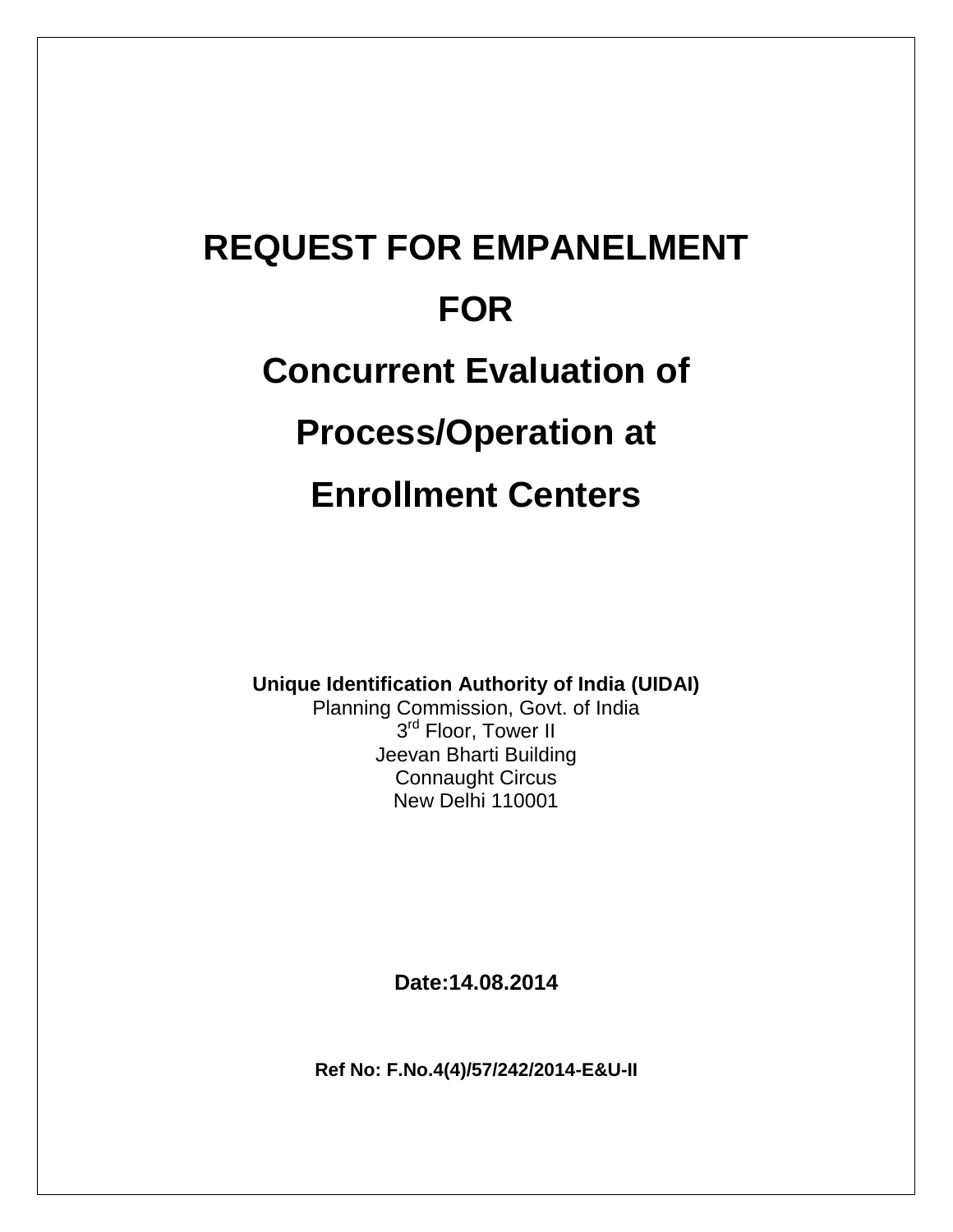# **SECTION-I**

# **TABLE OF CONTENTS**

|                    | <b>Particulars</b>                            | Page |
|--------------------|-----------------------------------------------|------|
| <b>SECTION-I</b>   | Invitation to bid and Introduction            | 3    |
| Part-I             | Invitation                                    | 3    |
| Part-II            | Introduction                                  | 4    |
|                    |                                               |      |
| <b>SECTION-II</b>  | <b>Instructions to bidders</b>                | 5    |
| Part-I             | General                                       | 5    |
| Part-II            | Data Sheet                                    | 9    |
| Part-III           | <b>Eligibility Criteria</b>                   | 10   |
| Part-IV            | <b>Selection Process</b>                      | 13   |
| Part-V             | <b>Bid Preparation and Document Checklist</b> | 14   |
|                    |                                               |      |
| <b>SECTION-III</b> | <b>Scheme for Empanelment</b>                 | 15   |
|                    |                                               |      |
| <b>SECTION-IV</b>  | <b>Annexures and Appendices</b>               | 19   |
| Annexure-I         | Forms for Bidding                             | 20   |
| Annexure -II       | Performa for submitting written queries       | 31   |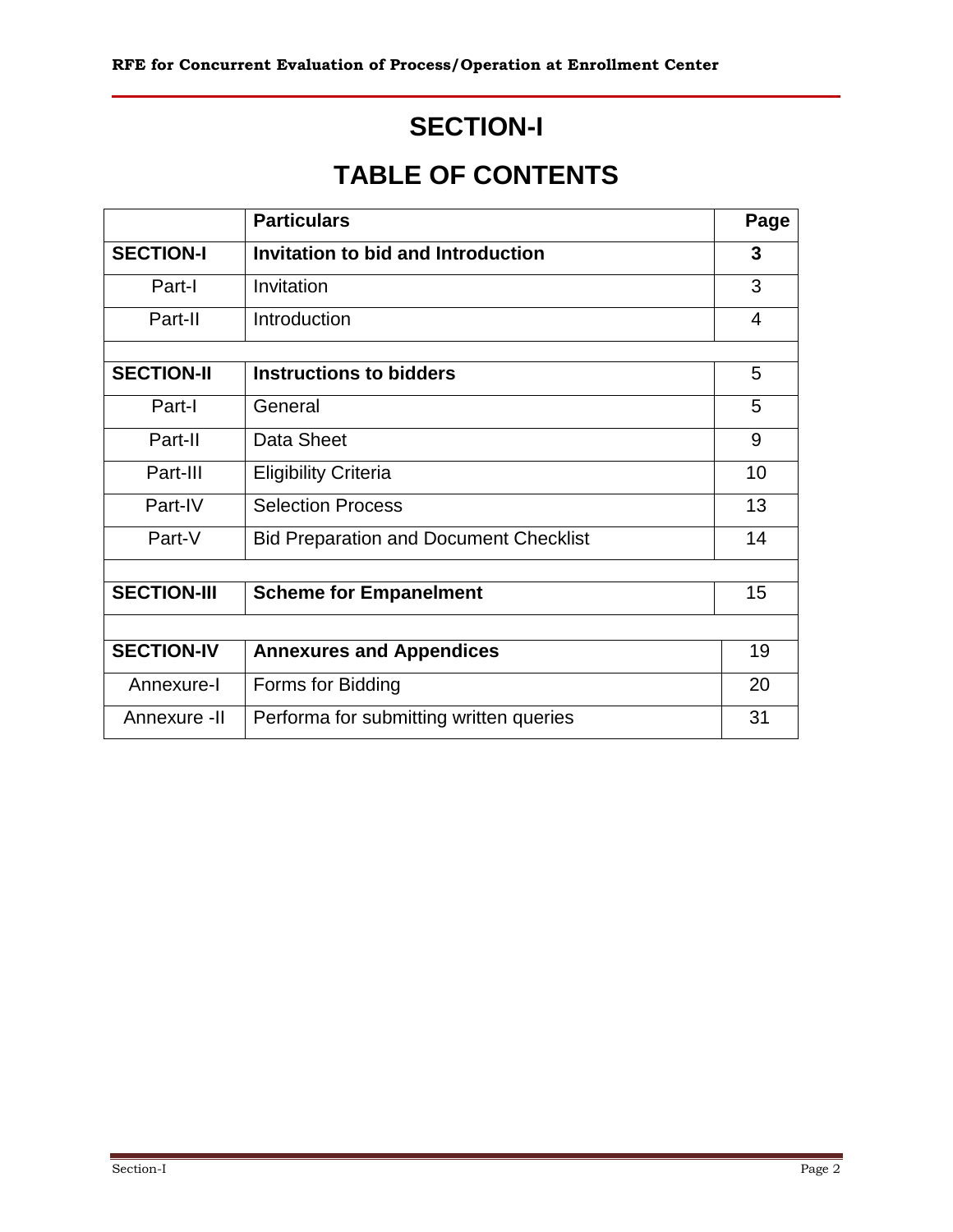## **SECTION-I**

# **INVITATION TO BID AND INTRODUCTION**

### **PART-I: INVITATION TO BID:**

- 1. The Director General, UIDAI on behalf of the President of India invites proposals from reputed and reliable firms/academic institutions for empanelment for "Concurrent Evaluation of Process/Operation at Enrollment Centers"
- 2. The Request for Proposal consists of 4 Sections as mentioned below:

| Section I.   | Invitation to Bid and Introduction |
|--------------|------------------------------------|
| Section II.  | Instructions to Bidders            |
| Section III. | Scheme of Empanelment              |
| Section IV.  | Annexures and Appendices           |

- 3. The response to the RFE should to be submitted on or before the date specified in the schedule for RFE below at the address for communication given in this section.
- 4. UIDAI reserves the right to reject any or all the Bids in whole or part, prior to signing of the Contract, without assigning any reasons.
- 6. Schedule for RFE:

| S.No.          | <b>Activity</b>                                         | <b>Date</b>                 |
|----------------|---------------------------------------------------------|-----------------------------|
| $\mathbf{1}$ . | Date of issue of the RFE                                | 14 <sup>th</sup> Aug., 2014 |
| 2.             | Pre-Bid conference (14:30 hrs)                          | 26 <sup>th</sup> Aug., 2014 |
| 3.             | Last date for submission of written Queries (16:00 hrs) | 29 <sup>th</sup> Aug., 2014 |
| 4.             | Date for issue of clarifications                        | $5^{th}$ Sept., 2014        |
| 5.             | Last date for submission of bids (15.00 hrs.)           | $22^{nd}$ Sept.,<br>2014    |
| 6.             | Opening of pre-qualification bid (16.00 hrs.)           | $22^{nd}$ Sept.,<br>2014    |
| $\overline{7}$ | <b>Technical Evaluation Starts</b>                      | To be decided               |
| 8.             | Declaration of Final result of Technical Evaluation     | To be decided               |

7. Address for Communication:

Assistant Director General (E&U-II) Unique Identification Authority of India 2<sup>nd</sup> Floor, Tower – I, Jeevan Bharti Building, Connaught Circus, New Delhi – 110 001 Email – gautam.rk@uidai.gov.in Phone- 011-23466850

8. Bid and supporting documents in sealed envelopes, and Tender Fee, as per the procedure defined in Part-V of Section-II must be submitted not later than the date and time specified in Schedule for RFE.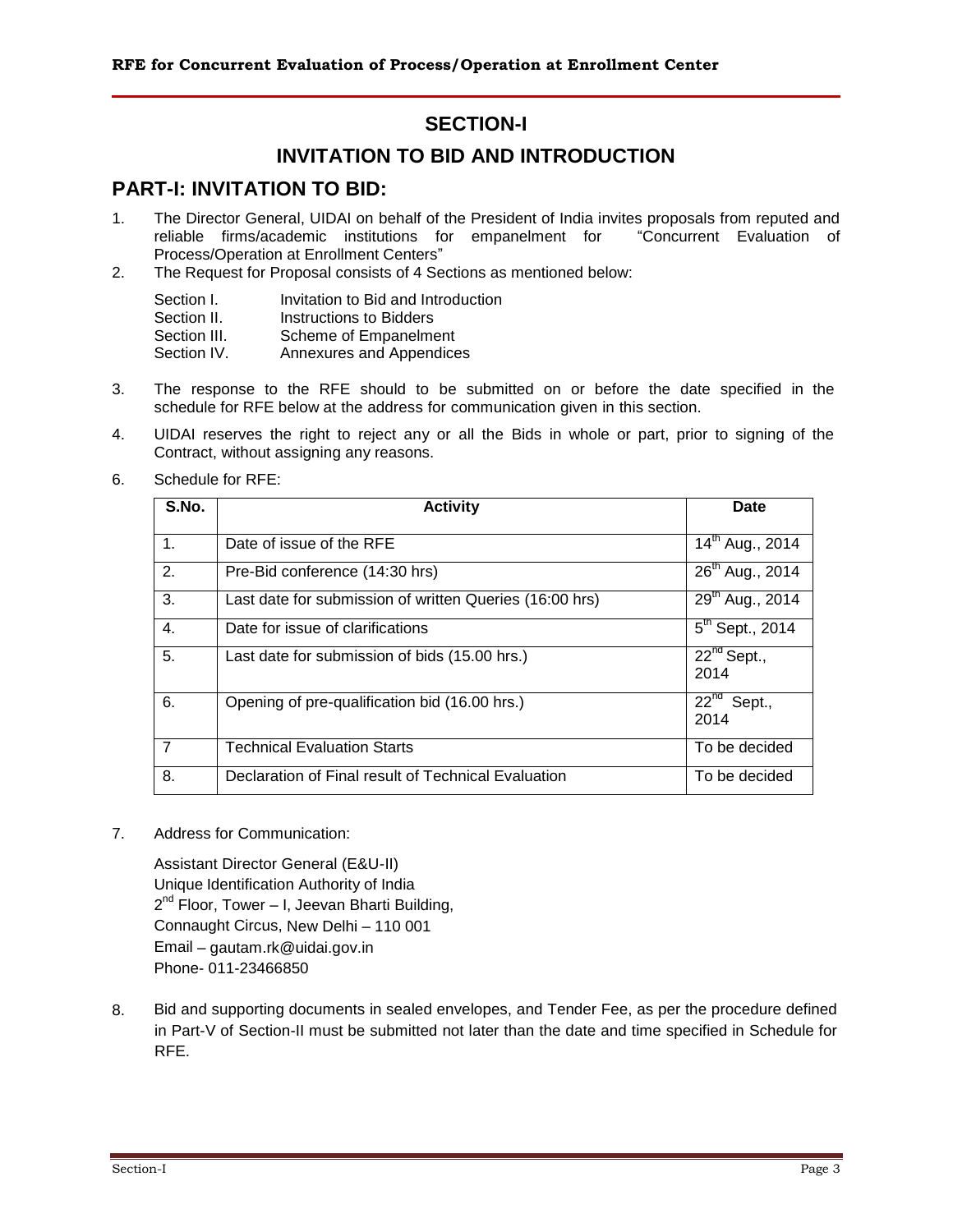#### **PART-II: INTRODUCTION:**

- 1. Unique Identification Authority of India (UIDAI) is mandated to issue unique numbers (Aadhaar numbers) to every resident in the country. UIDAI has begun issuing Aadhaar numbers in partnership with a large number of Registrars across the country. The process of enrolments has been gaining momentum since the launch of project on 29th September, 2010 and more than 60 crore Aadhaar have been issued.
- 2. Aadhaar number is a 12-digit **nationally valid unique life time identifier** for Indian residents and many services are expected to ride on Aadhaar in future. Aadhaar platform is expected to become the country"s central identity management system. The initiative to issue an Aadhaar number to every resident in India has, at its heart, an ambitious objective: to make identity easily authenticable and verifiable for residents across the country and to make service delivery more effective and efficient. The Aadhaar number is expected to become a convenient, real-time means for individuals to verify their identity anywhere in India. Any agency wishing to authenticate the identity of any resident would be able to contact UIDAI"s Aadhaar database, the Central Identification Data Repository (CIDR), to verify that the "residents are who they claim they are". Aadhaar is expected to help the resident not only prove their identity but will also be useful in delivery of public services by various agencies. Aadhaar has the potential to be utilized in a variety of social sector schemes in *Government and non-Government Services, Subsidy Benefits, Pensions, Scholarships, Social Benefits, Banking services, Insurance services, Taxation services, Education, Employment, Healthcare etc* not only for improving delivery of service to the intended beneficiary but also to make the administration of the scheme more transparent and efficient.
- 3. UIDAI undertakes the activity of enrollment of Residents under the Aadhaar Project through its various Registrars, who use the services of Enrolling Agencies for undertaking Biometric and Demographic enrolment of residents following the processes and guidelines issued by UIDAI. The eight Regional Offices (ROs) of UIDAI, each mapped to 2-3 state/UTs, are the field offices responsible for day-to-day co-ordination between the various partner agencies for the Aadhaar Project.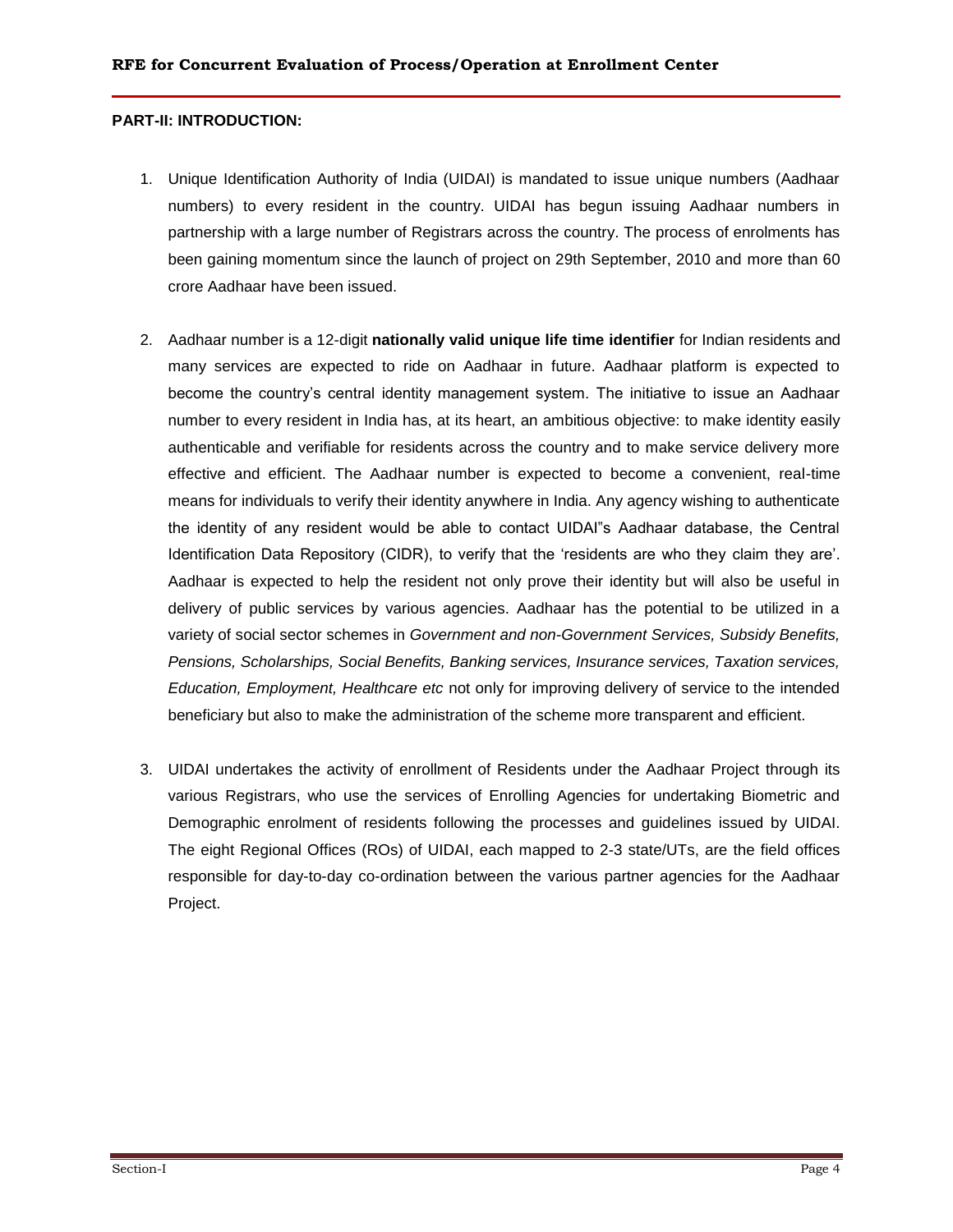# **SECTION-II**

# **INSTRUCTION TO BIDDERS**

# **PART-I**: **GENERAL:**

| 1. | <b>Introduction</b>                                                       | 1.1  | UIDAI will empanel eligible Agencies for Concurrent Evaluation of<br>Process/Operation at Enrollment Centers.                                                                                                                                                                                                                                                                                                                                                                                                                                                                                                                                                 |
|----|---------------------------------------------------------------------------|------|---------------------------------------------------------------------------------------------------------------------------------------------------------------------------------------------------------------------------------------------------------------------------------------------------------------------------------------------------------------------------------------------------------------------------------------------------------------------------------------------------------------------------------------------------------------------------------------------------------------------------------------------------------------|
|    |                                                                           | 1.2  | Scheme of empanelment has been described in the Section III                                                                                                                                                                                                                                                                                                                                                                                                                                                                                                                                                                                                   |
|    |                                                                           | 1.3  | The interested bidders should familiarize themselves with UIDAI<br>process, procedures, operation scale, and local conditions and take<br>them into account while preparing their Proposals. To obtain first-hand<br>information on the assignment and local conditions, Bidder may<br>contact UIDAI's representative named in the Data Sheet to arrange<br>for their field visit or to obtain additional information to understand the<br>proposal better.                                                                                                                                                                                                   |
|    |                                                                           | 1.4  | Bidder shall bear all costs associated with the preparation and<br>submission of proposals and contract negotiation. UIDAI is not bound<br>to accept any proposal, and reserves the right to annul the<br>empanelment process at any time prior to finalization, without giving<br>any reason and any financial compensation to the Bidder.                                                                                                                                                                                                                                                                                                                   |
|    | <b>Bid Validity</b>                                                       | 1.5  | Six months (180 days)                                                                                                                                                                                                                                                                                                                                                                                                                                                                                                                                                                                                                                         |
|    |                                                                           |      |                                                                                                                                                                                                                                                                                                                                                                                                                                                                                                                                                                                                                                                               |
|    | <b>Tenure</b><br>of<br><b>Empanelment</b>                                 | 1.10 | The tenure of the Contract shall be as specified in clause 1.10 in Data<br>Sheet.                                                                                                                                                                                                                                                                                                                                                                                                                                                                                                                                                                             |
| 2. | <b>Clarification</b><br>and<br><b>Amendment of RFE</b><br><b>Document</b> | 2.1  | The bidder(s) may request for a clarification in the RFE document within<br>the dates indicated in the Data Sheet. Any request for clarification must<br>be sent in writing, or by standard electronic means to UIDAI's address<br>indicated in the Data Sheet. UIDAI will respond in writing by standard<br>electronic means of the response (including an explanation of the query<br>but without identifying the source of inquiry) to all Bidder. Should UIDAI<br>deem it necessary to amend the RFE as a result of a clarification, it<br>shall do so under following procedure :<br>At any time before the submission of Proposals, UIDAI may amend the |
|    |                                                                           |      | RFE by issuing an addendum/ corrigendum in writing or by standard<br>electronic means. The addendum/ corrigendum shall be sent to all<br>Bidders and will be binding on them. Bidders shall acknowledge receipt<br>of all amendments. To give the Bidder's reasonable time to take an<br>amendment into account in their Proposals UIDAI may extend the<br>deadline for the submission of Proposals.                                                                                                                                                                                                                                                          |
|    | Language                                                                  |      | 2.2 Documents to be issued by the bidder as part of this assignment must be<br>in English language                                                                                                                                                                                                                                                                                                                                                                                                                                                                                                                                                            |
|    | <b>Financial</b><br><b>Proposals</b>                                      | 2.3  | <b>NA</b>                                                                                                                                                                                                                                                                                                                                                                                                                                                                                                                                                                                                                                                     |
|    |                                                                           |      |                                                                                                                                                                                                                                                                                                                                                                                                                                                                                                                                                                                                                                                               |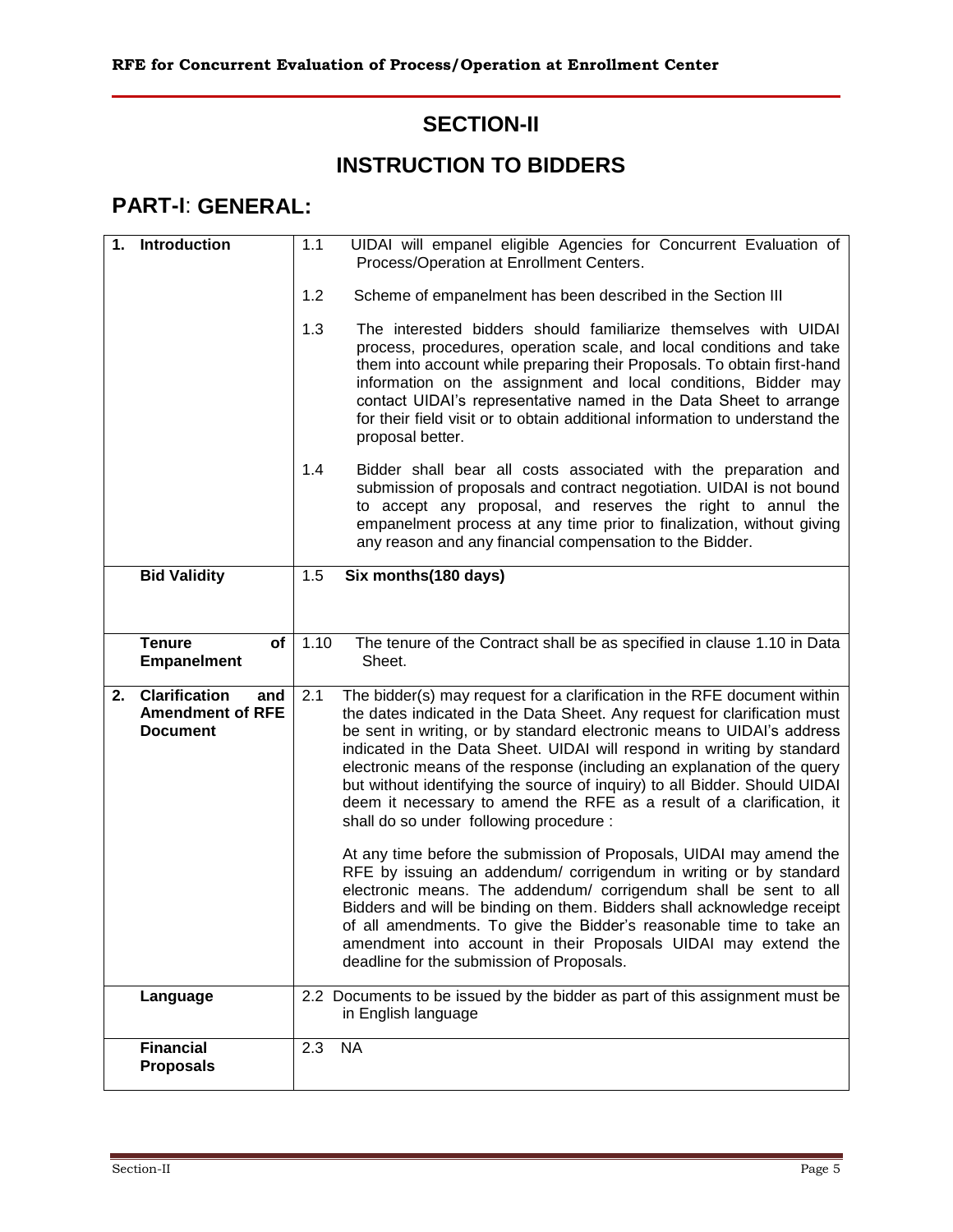| <b>Taxes</b>                                                                                          | 2.4 NA                                                                                                                                                                                                                                                                                                                                                                                                                                                                                                                                                                                                                                                                                                                                                                                                                                                      |
|-------------------------------------------------------------------------------------------------------|-------------------------------------------------------------------------------------------------------------------------------------------------------------------------------------------------------------------------------------------------------------------------------------------------------------------------------------------------------------------------------------------------------------------------------------------------------------------------------------------------------------------------------------------------------------------------------------------------------------------------------------------------------------------------------------------------------------------------------------------------------------------------------------------------------------------------------------------------------------|
| <b>Tender Fee, Earnest</b><br><b>Money Deposit (EMD),</b><br>and Performance<br><b>Bank Guarantee</b> | 2.5 The bidders are required to pay Rs. 250/- towards Tender Fees in the<br>form of Demand Draft drawn in favor of "PAO, UIDAI, New Delhi" and<br>payable at New Delhi. The Tender Fee is Non-Refundable.<br>All bidders are also required to pay of Rs. 2.5 lakh towards EMD in the<br>form of Demand Draft drawn in favor of "PAO, UIDAI, New Delhi"                                                                                                                                                                                                                                                                                                                                                                                                                                                                                                      |
|                                                                                                       | No proposal will be accepted without tender fee and EMD                                                                                                                                                                                                                                                                                                                                                                                                                                                                                                                                                                                                                                                                                                                                                                                                     |
|                                                                                                       | 2.6 Performance Bank Guarantee                                                                                                                                                                                                                                                                                                                                                                                                                                                                                                                                                                                                                                                                                                                                                                                                                              |
|                                                                                                       | i.<br>Selected bidder shall be required to furnish a Performance Bank<br>Guarantee of Rs. 5 lakh, in the form of an unconditional and<br>irrevocable Bank Guarantee from a scheduled commercial bank in<br>India in favor of PAO, UIDAI, for the entire period of empanelment<br>with 90 days claim period. The Bank Guarantee must be submitted<br>after letter of intent for empanelment but before submitting the<br>acceptance of empanelment. The successful bidder has to renew the<br>bank guarantee on same terms and conditions for the period up to<br>empanelment including extension period, if any. Performance Bank<br>Guarantee would be returned only after successful completion of<br>tasks assigned to them and only after adjusting/recovering any dues<br>recoverable/payable from/by the Agency on any account under the<br>contract. |
| <b>Preparation of</b><br><b>Proposals</b>                                                             | The RFE will be a two stage proposal- Pre -qualification and Technical<br>Qualification. Standard forms to submit the details are given in Section<br>II and IV of the RFE.                                                                                                                                                                                                                                                                                                                                                                                                                                                                                                                                                                                                                                                                                 |
|                                                                                                       | While giving the information about experience, the information<br>should be provided only for those assignments for which the<br>bidder was legally contracted by the employer as a corporation or<br>as one of the major firms within a joint venture. Assignments<br>completed by individual professional staff working privately or<br>through other firms cannot be claimed as the experience of the<br>bidder, or that of the bidder's associates.                                                                                                                                                                                                                                                                                                                                                                                                     |
|                                                                                                       | Bidder should be able to substantiate the experience claimed in their<br>proposal and must submit Letter of Award / Copy of Contract for all<br>assignments mentioned in the proposal.                                                                                                                                                                                                                                                                                                                                                                                                                                                                                                                                                                                                                                                                      |
|                                                                                                       | A detailed description of the approach, methodology and work plan for<br>assignment covering<br>performing the<br>the following<br>subjects:<br>understanding of the scope of work, technical approach and<br>methodology, sample work plan, and staffing shall be submitted with the<br>technical proposal.                                                                                                                                                                                                                                                                                                                                                                                                                                                                                                                                                |
| Submission,<br>4.<br>Receipt, and<br>Opening of<br><b>Proposals</b>                                   | 4.1<br>The original proposal (Pre-Qualification proposal and<br>Technical<br>Proposal) shall contain no interlineations or overwriting, except as<br>necessary to correct errors made by the bidders themselves. The<br>person who signed the proposal must initial such corrections.                                                                                                                                                                                                                                                                                                                                                                                                                                                                                                                                                                       |
|                                                                                                       | 4.2<br>An authorized representative of the bidder shall initial all pages of the<br>original Proposals. The authorization shall be in the form of a written<br>Power of Attorney accompanying the proposals or in any other form                                                                                                                                                                                                                                                                                                                                                                                                                                                                                                                                                                                                                            |

,我们也不会有什么。""我们的人,我们也不会有什么?""我们的人,我们也不会有什么?""我们的人,我们也不会有什么?""我们的人,我们也不会有什么?""我们的人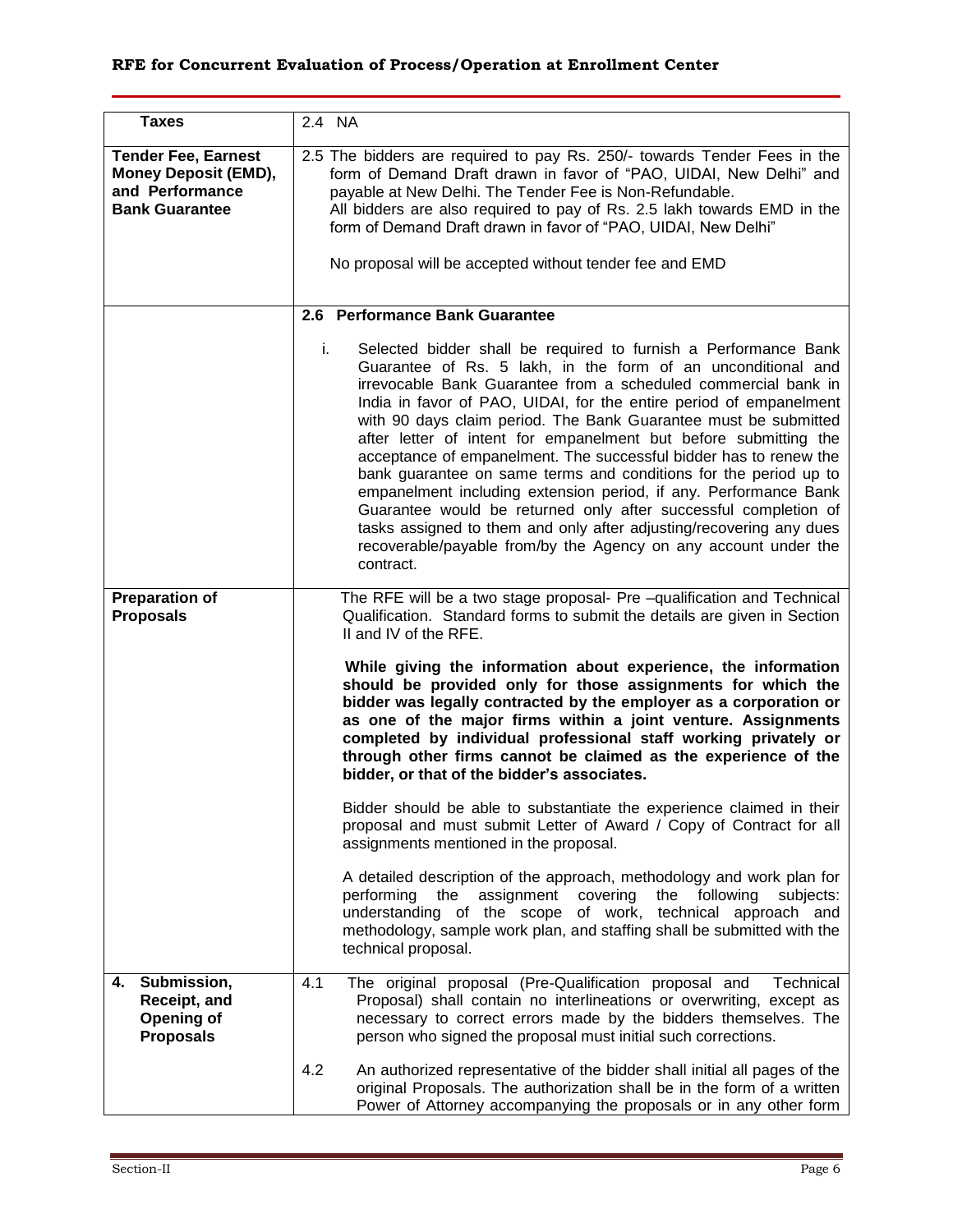|                                                     | demonstrating that the representative has been duly authorized to<br>sign. The signed Pre-Qualification and Technical Proposals shall be<br>marked "ORIGINAL".                                                                                                                                                                                                                                                                                                                                                                                             |
|-----------------------------------------------------|------------------------------------------------------------------------------------------------------------------------------------------------------------------------------------------------------------------------------------------------------------------------------------------------------------------------------------------------------------------------------------------------------------------------------------------------------------------------------------------------------------------------------------------------------------|
| 4.3                                                 | The Pre-Qualification Proposal should be marked "ORIGINAL" or<br>"COPY" as appropriate. The Pre-Qualification Proposals shall be sent<br>to the addresses referred to in section 4.3 of the Data Sheet. All<br>required copies of the Pre-Qualification Proposal are to be made from<br>the original. If there are discrepancies between the original and the<br>copies of the Pre-Qualification Proposal, the original will prevail. All<br>the agencies responding to this tender would need to meet the pre-<br>qualification criteria set in this RFE. |
| 4.4                                                 | The original and all copies of the Pre-Qualification Proposal shall be<br>placed in a sealed envelope clearly marked "Pre-qualification<br>Proposal".                                                                                                                                                                                                                                                                                                                                                                                                      |
|                                                     | The Technical Proposal shall be marked "ORIGINAL" or "COPY" as<br>appropriate. The Technical Proposals shall be sent to the addresses<br>referred to in the Data Sheet Para 4.3. All required copies of the<br>Technical Proposal are to be made from the original. If there are<br>discrepancies between the original and the copies of the Technical<br>Proposal, the original shall prevail.                                                                                                                                                            |
| 4.5                                                 | The envelopes containing the Pre-qualification Proposal, Technical<br>Proposal and Tender Fee shall be placed into an outer envelope and<br>sealed. This outer envelope shall bear the submission address and be<br>clearly marked "Do Not OPEN, ExcePT In PRESENCE OF THE OFFICIAL<br>APPOINTED, BEFORE 1600 hrs on 22-09-2014". UIDAI shall not be<br>responsible for misplacement, losing or premature opening if the outer<br>envelope is not sealed and/or marked as stipulated. This<br>circumstance may be a case for rejection of the proposal.    |
| 5 Evaluation of Pre- 5.1                            | UIDAI will open the Pre-Qualification Proposal immediately after the                                                                                                                                                                                                                                                                                                                                                                                                                                                                                       |
| Qualification                                       | deadline for their submission.                                                                                                                                                                                                                                                                                                                                                                                                                                                                                                                             |
| Proposal<br>and<br>5.2<br><b>Technical Proposal</b> | The Evaluation Committee (EC) shall first evaluate the Pre-Qualification                                                                                                                                                                                                                                                                                                                                                                                                                                                                                   |
|                                                     | Proposal as per the eligibility criteria detailed in Section II- Part III. The<br>EC, while evaluating the Pre-Qualification Proposals shall have no                                                                                                                                                                                                                                                                                                                                                                                                       |
|                                                     | access to the Technical Proposals until the Pre-Qualification                                                                                                                                                                                                                                                                                                                                                                                                                                                                                              |
|                                                     | evaluation is concluded and the competent authority accepts the                                                                                                                                                                                                                                                                                                                                                                                                                                                                                            |
|                                                     | recommendation. The Pre-Qualification proposal will be evaluated                                                                                                                                                                                                                                                                                                                                                                                                                                                                                           |
|                                                     | based on the information provided against the eligibility criteria as per<br>the table in Section II-Part III and the supporting documents.                                                                                                                                                                                                                                                                                                                                                                                                                |
| 5.3                                                 | The Technical Proposals of only those bidders, who qualify in the                                                                                                                                                                                                                                                                                                                                                                                                                                                                                          |
|                                                     | evaluation of Pre-qualification Proposals, shall be opened.                                                                                                                                                                                                                                                                                                                                                                                                                                                                                                |
| 5.4                                                 | A Proposal can be rejected if it is found deficient as per the<br>requirement indicated in the RFE for responsiveness of the                                                                                                                                                                                                                                                                                                                                                                                                                               |
|                                                     | proposal. Only responsive proposals shall be further taken up for                                                                                                                                                                                                                                                                                                                                                                                                                                                                                          |
|                                                     | evaluation. Technical evaluation will be done on the basis of criteria                                                                                                                                                                                                                                                                                                                                                                                                                                                                                     |
|                                                     | specified in Section II-Part III of data sheet. The bidders, if necessary,                                                                                                                                                                                                                                                                                                                                                                                                                                                                                 |
|                                                     | may be asked to make a presentation before the EC. A Proposal shall<br>be rejected at this stage if it does not respond to important aspects of                                                                                                                                                                                                                                                                                                                                                                                                            |
|                                                     | the RFE or if it fails to achieve the minimum technical score indicated                                                                                                                                                                                                                                                                                                                                                                                                                                                                                    |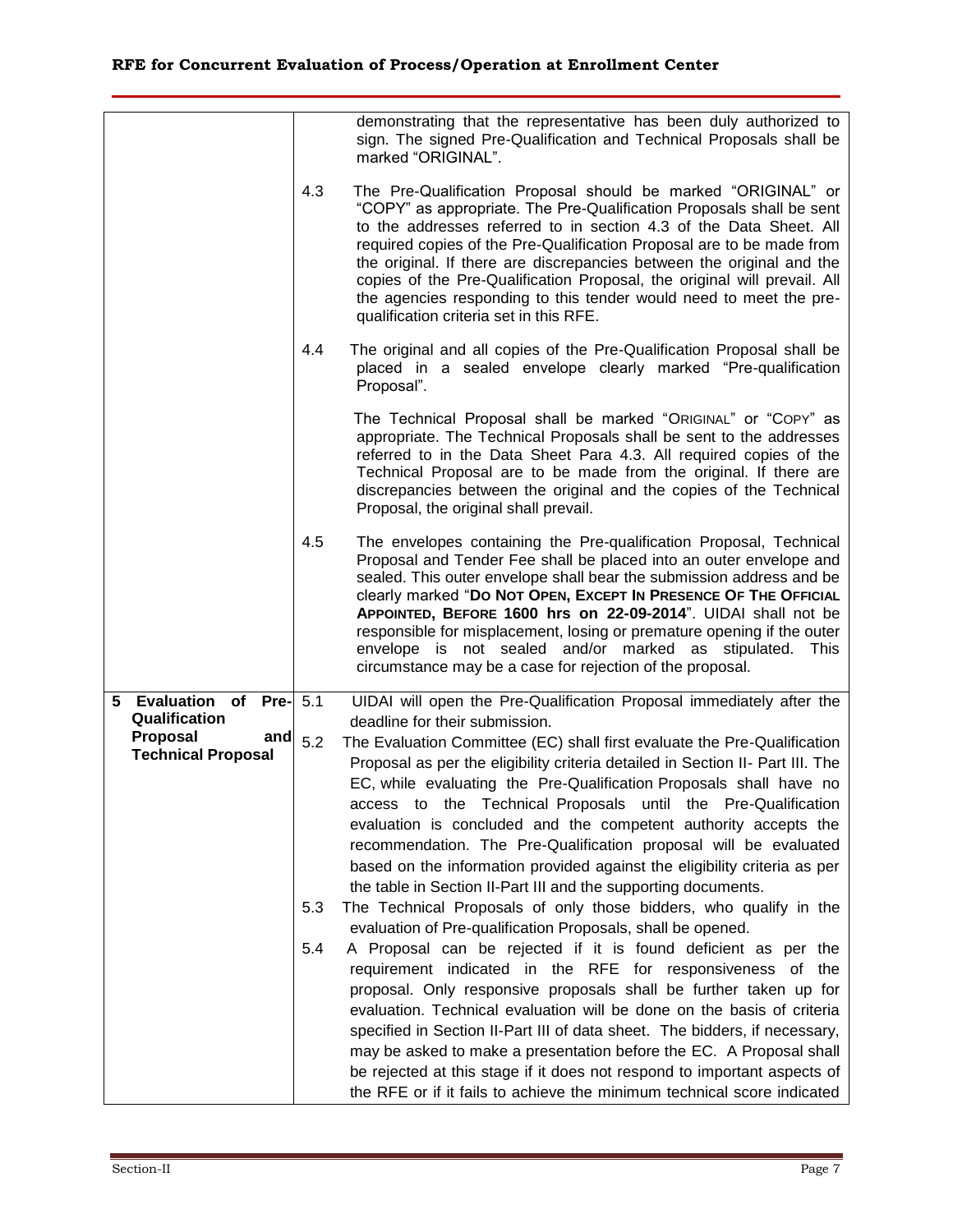|                              |      | in the Data Sheet.                                                                                                         |
|------------------------------|------|----------------------------------------------------------------------------------------------------------------------------|
| <b>Final evaluation</b>      | 5.5  | The method followed for empanelment of agency shall be as follows:                                                         |
|                              |      | a) All technically qualified bidders shall be empanelled for providing the<br>services as given in Section III of the RFE. |
|                              | b)   | The agencies shall be empanelled in the following categories :                                                             |
|                              |      | C1- Agencies, which have shown interest to work only in particular<br>state/Union territory(UT)                            |
|                              |      | C2- Agencies, which shall work in all/any state/UT within the                                                              |
|                              |      | jurisdiction of a particular regional office                                                                               |
|                              |      | C3- Agencies, which have Pan-India operations and can undertake                                                            |
|                              |      | work in any of the state/UT in the country                                                                                 |
| Post-bid award of<br>6.      | 6.1  | The award of work to the empanelled agencies will be based on the                                                          |
| work                         |      | need by UIDAI HO/RO or registrars. The final selection shall be done                                                       |
|                              |      | on the basis of responses to the limited tender amongst the                                                                |
|                              |      | empanelled agencies.                                                                                                       |
| <b>Confidentiality</b><br>8. | 8.1  | Information relating to evaluation of Proposals and recommendations                                                        |
|                              |      | concerning awards shall not be disclosed to the bidders who                                                                |
|                              |      | submitted the Proposals or to other persons not officially concerned                                                       |
|                              |      | with the process, until the publication of the empanelment. The undue                                                      |
|                              |      | use by any bidder of confidential information related to the process                                                       |
|                              |      | may result in the rejection of its Proposal.                                                                               |
| 9. Conflict of               | 9.1  | An agency that has been empanelled by UIDAI as Enrolment Agency                                                            |
| <b>Interest</b>              |      | and Registrars of UIDAI cannot participate in this RFE on the ground                                                       |
|                              |      | of conflict of interest.                                                                                                   |
|                              |      | The bidders have an obligation to disclose any situation of actual or                                                      |
|                              |      | potential conflict that impacts their capacity to serve the best interest                                                  |
|                              |      | Failure to disclose said situations may lead to the<br>of UIDAI.                                                           |
|                              |      | disqualification of the agency or the termination of its empanelment or                                                    |
|                              |      | cancellation of contract under this empanelment.                                                                           |
| 10. Fraud and                | 10.1 | It is required that bidder participating in the project adhere to the                                                      |
| <b>Corruption</b>            |      | highest ethical standards, both during the empanelment process and                                                         |
|                              |      | throughout the execution of a contract. UIDAI will reject a proposal for                                                   |
|                              |      | award, if it determines that the bidder(s) recommended for award has,                                                      |
|                              |      | directly or through an agent, engaged in corrupt, fraudulent, collusive                                                    |
|                              |      | or coercive practices in competing for the contract in question;                                                           |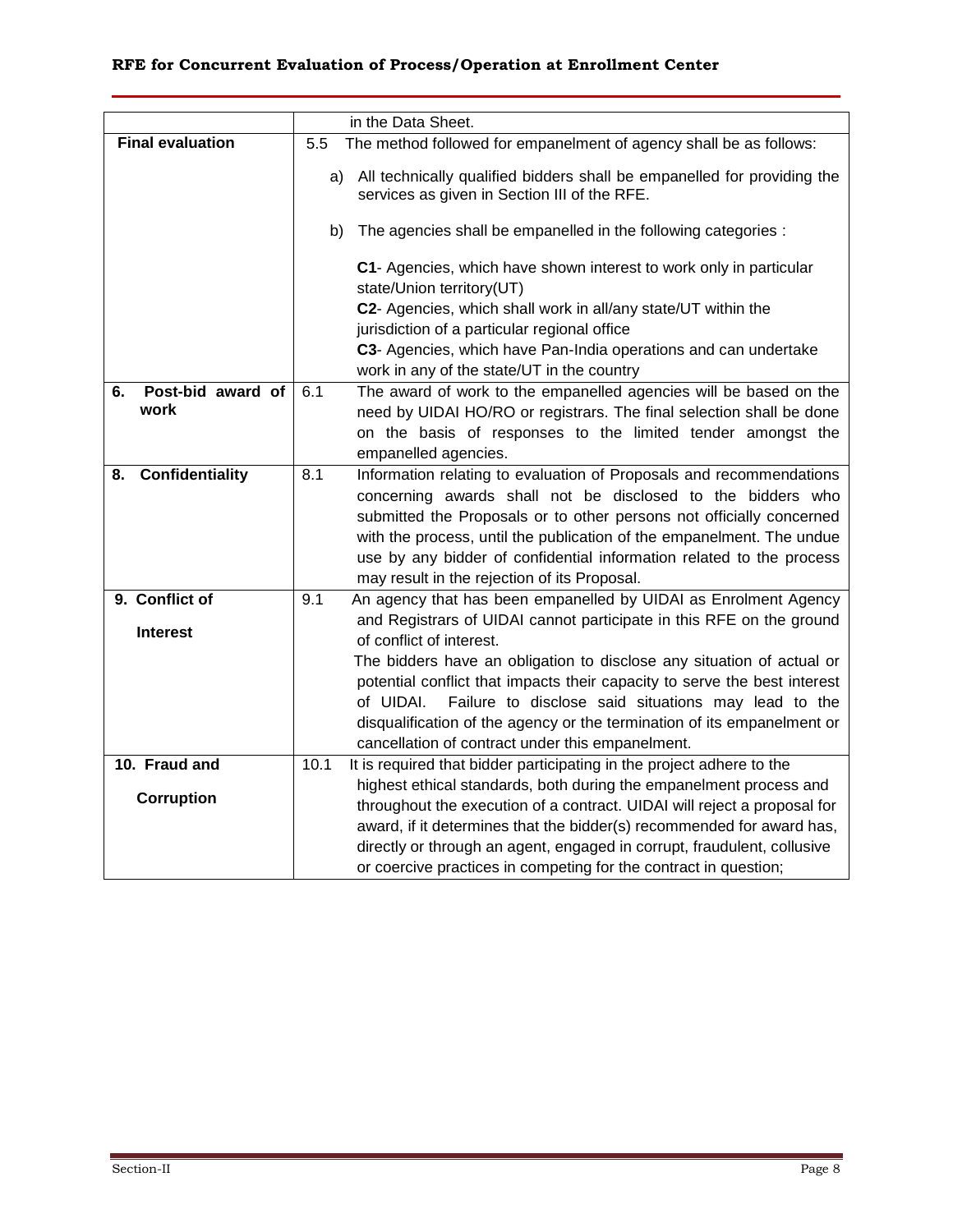# **PART-II**: **DATA SHEET:**

| Paragraph<br><b>Reference</b> | <b>Details</b>                                                                                                                                                                  |
|-------------------------------|---------------------------------------------------------------------------------------------------------------------------------------------------------------------------------|
| 1.5                           | Bids must remain valid for six months from the date fixed for tender opening                                                                                                    |
| 1.10                          | <b>Tenure of Empanelment:</b><br>The empanelment shall be in force for three years subject to adherence to time<br>lines/time frame and as per the terms and conditions of RFE. |
| 2.1                           | Clarifications may be requested not later than the date defined in the Schedule.<br>(The clarifications will be given on UIDAI website www.uidai.gov.in)                        |
| 4.3                           | Assistant Director General (E&U-II)<br>Unique Identification Authority of India<br>2nd Floor, Tower – I, Jeevan Bharti Building,<br>Connaught Circus,<br>New Delhi - 110 001    |
| 5.                            | Bid Fee is $Rs.250/-$                                                                                                                                                           |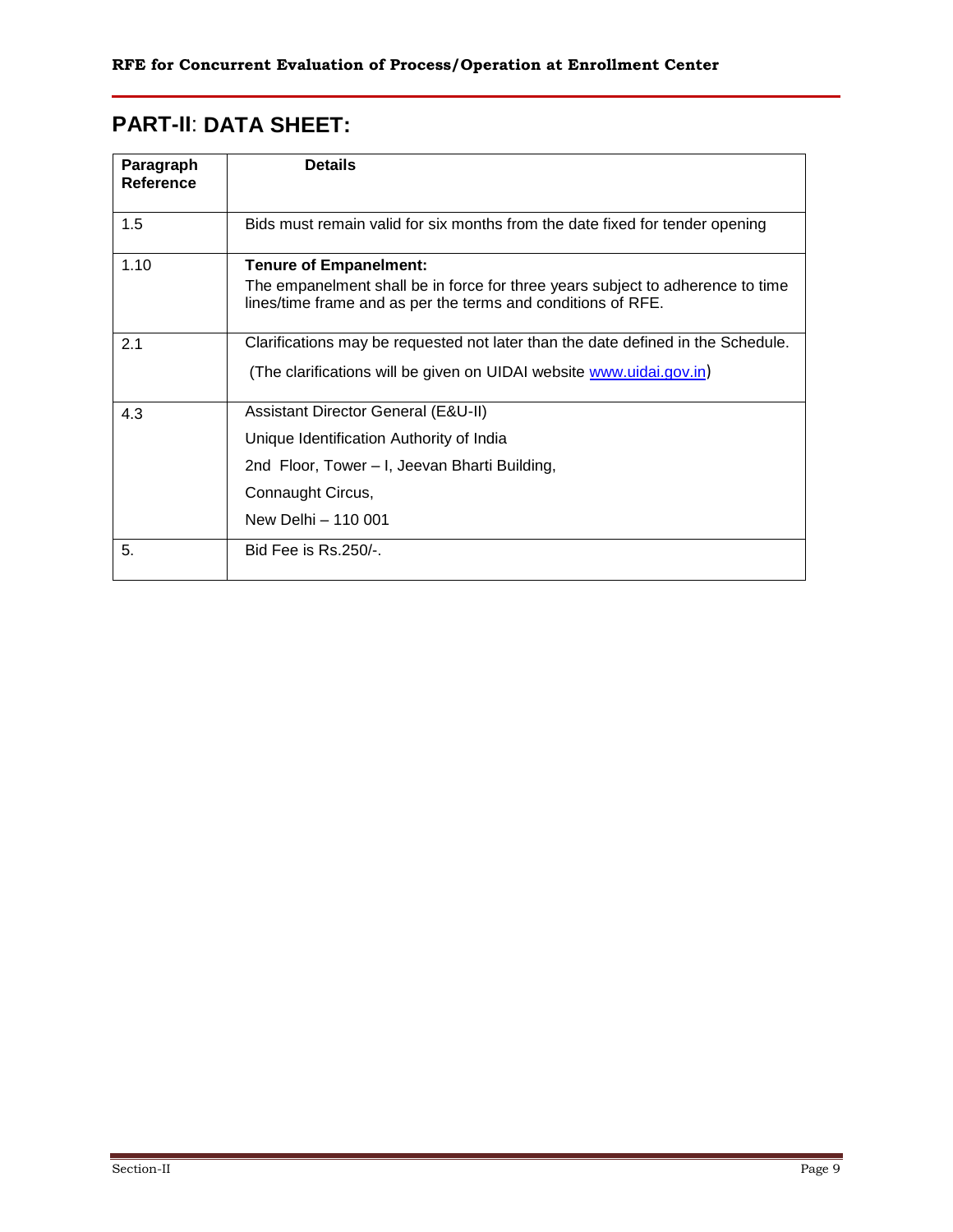# **PART-III**: **ELIGIBILITY CRITERIA:**

The empanelment is open for companies/firms and academic institutions. The following are the eligibility conditions:.

| S.  | <b>Pre-Qualification Criteria</b>                                      | <b>Supporting</b>                               | <b>Remarks</b> |
|-----|------------------------------------------------------------------------|-------------------------------------------------|----------------|
| No. |                                                                        | <b>Documents</b>                                |                |
| 1.  | Company registered in India under the Companies Act, 1956              | Certificate of                                  |                |
|     |                                                                        | Incorporation/<br>Registration                  |                |
| 2.  | The Bidder should have been in operation for a period of at            | Certificate of<br>Incorporation/                |                |
|     | least five(5) years as of 31-03-2014, as evidenced by the              | Registration                                    |                |
|     | Certificate of Incorporation and Certificate of Commencement           |                                                 |                |
|     | of Business issued by the Registrar of Companies;                      |                                                 |                |
| 3.  | The eligibility for the bidders for the each category is as<br>follows | Certificate by<br>Auditor/Comp<br>any Secretary |                |
|     | C1- The bidder should have 50 employees on its rolls                   |                                                 |                |
|     | C2- The bidder should have 100 employees on its rolls                  |                                                 |                |
|     | C3- The bidder should have 500 employees on its rolls                  |                                                 |                |
|     | The cut-off date for the same is taken as on 31-03-2014                |                                                 |                |
| 4.  | Average overall annual turnover of at least during the previous        | Audited/<br>Certified                           |                |
|     | three financial years (2011-2012, 2012-2013 & 2013-2014)               | financial                                       |                |
|     | C1- Rs.1 Crore                                                         | statements &<br>annual report                   |                |
|     | C2- Rs.5 Crores                                                        | for (2011-<br>2012, 2012-                       |                |
|     | C3- Rs.20 Crores                                                       | 2013 & 2013-                                    |                |
|     |                                                                        | 2014*.<br>If audited                            |                |
|     |                                                                        | statement are                                   |                |
|     |                                                                        | not available<br>for year 2013-                 |                |
|     |                                                                        | 14, then $a$                                    |                |
|     |                                                                        | certificate from<br>company                     |                |
|     |                                                                        | secretary is                                    |                |
|     |                                                                        | required.                                       |                |
| 5.  | Should not have defaulted on any bank/institutional loans in           | Certificate<br>from statutory                   |                |
|     | the past three(3) years                                                | auditor                                         |                |
|     |                                                                        | /Company<br>secretary                           |                |
| 6.  |                                                                        | Certificate                                     |                |
|     | Should not have defaulted in payment of statutory dues or              | from statutory<br>auditor/                      |                |

| TABLE 1(a). Eligibility criteria for companies/firms |  |
|------------------------------------------------------|--|
|------------------------------------------------------|--|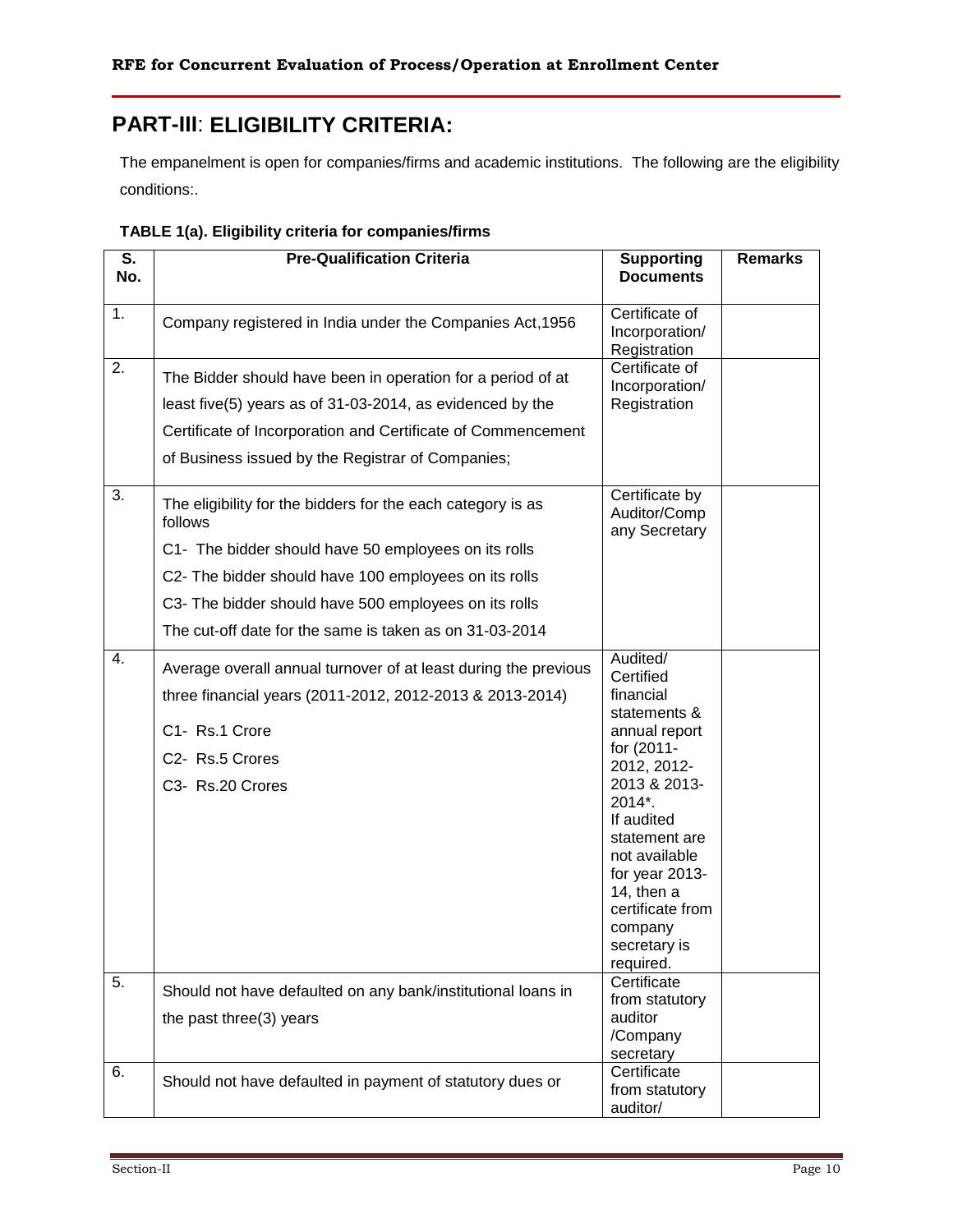| S.<br>No. | <b>Pre-Qualification Criteria</b>                                                                                                                                                                                                                                                                       | <b>Supporting</b><br><b>Documents</b>                                                                                               | <b>Remarks</b> |
|-----------|---------------------------------------------------------------------------------------------------------------------------------------------------------------------------------------------------------------------------------------------------------------------------------------------------------|-------------------------------------------------------------------------------------------------------------------------------------|----------------|
|           | liabilities in the last three years                                                                                                                                                                                                                                                                     | Company<br>secretary                                                                                                                |                |
| 7.        | Should have filed income tax returns for the three financial<br>years (2010-2011, 2011-2012 & 2012-2013).                                                                                                                                                                                               | Copy of the IT<br>returns for<br>2010-2011,<br>2011-2012 &<br>2012-2013,<br>duly<br>acknowledged<br>by Income-<br>Tax<br>department |                |
| 8.        | Should not have been blacklisted by any government<br>agency/department at any point of time.                                                                                                                                                                                                           | Certificate<br>from statutory<br>auditor /<br>Company<br>secretary                                                                  |                |
| 9.        | Previous experience:<br>The experience requirement for various categories is as<br>follows:                                                                                                                                                                                                             | <b>Work</b><br>Order/Certifica<br>te from Clients                                                                                   |                |
|           | C1- The Bidder/ must have completed one assignment in the<br>last three financial years of a similar nature in evaluation of<br>operations and processes                                                                                                                                                |                                                                                                                                     |                |
|           | C2- The Bidder/ must have completed atleast 1 assignment in<br>the last three financial years of a similar nature in evaluation of<br>operations and processes in a large Enterprise/ Government<br>environment with a project value (cost of assignment) of<br>atleast Rs. 2 lakhs.                    |                                                                                                                                     |                |
|           | Bidder/ must have completed atleast three<br>C3-<br><b>The</b><br>assignments in the last 3 financial years of a similar nature in<br>evaluation of operations and processes in a large Enterprise/<br>Government environment with a project value (cost of<br>assignment) of atleast Rs. 15 Lakh each. |                                                                                                                                     |                |
|           | <b>North-Eastern states</b>                                                                                                                                                                                                                                                                             |                                                                                                                                     |                |
|           | The criteria of experience may be waived if the bidder is<br>opting for any of the north-eastern states.                                                                                                                                                                                                |                                                                                                                                     |                |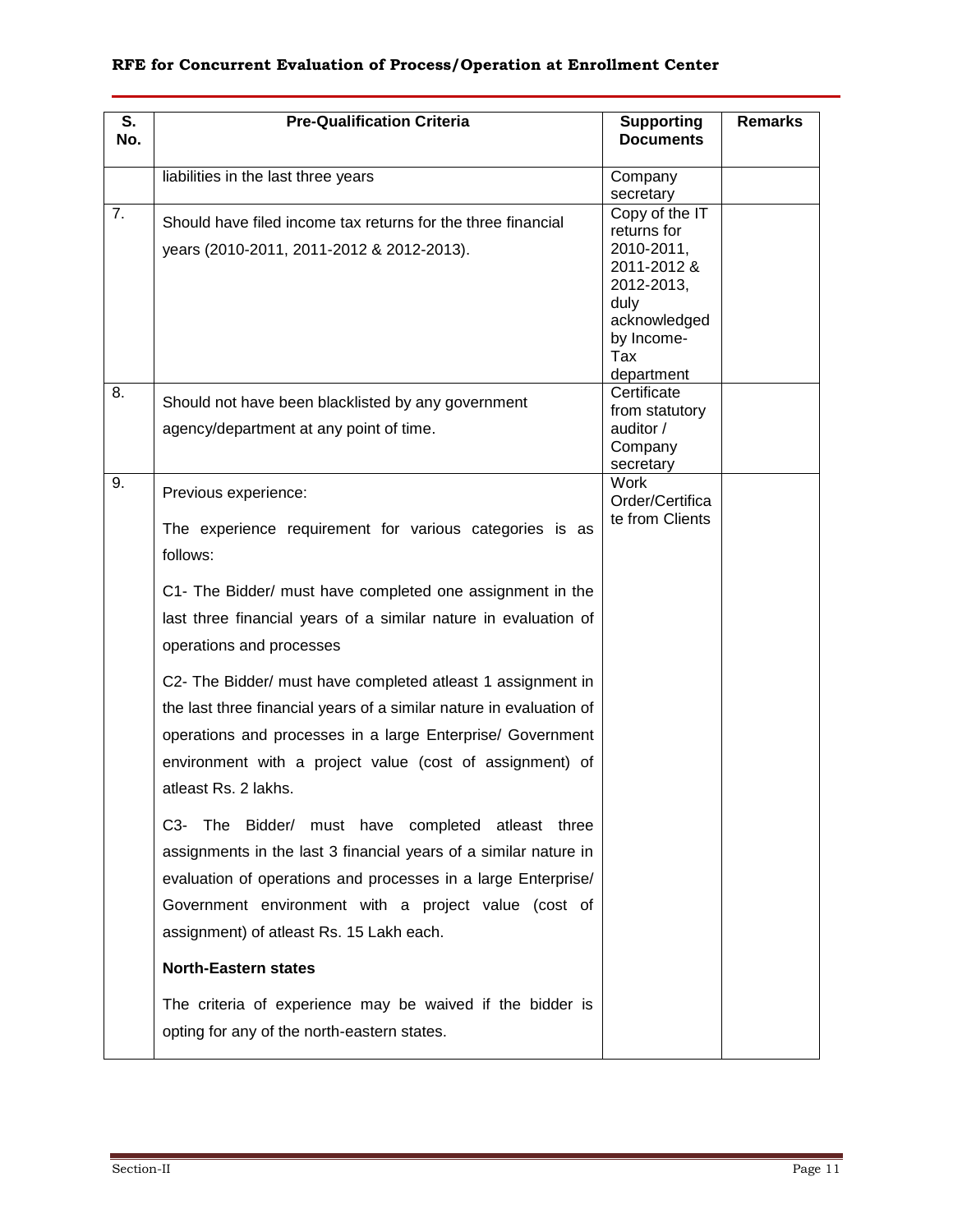The following are the eligibility criteria for academic institutions.

#### **TABLE 1(b). Eligibility criteria for Academic institutions**

| S.No. | <b>Pre-Qualification Criteria</b>                                                                     | <b>Supporting Documents</b>                                       | <b>Remarks</b> |
|-------|-------------------------------------------------------------------------------------------------------|-------------------------------------------------------------------|----------------|
| 1.    | The institution should be administering courses of<br>learning at a level of graduation or higher     | Letter from Director of Institute                                 |                |
| 2.    | The institution should be accredited with any of<br>the agencies listed in the table 1(c)             | Letter from Director of Institute                                 |                |
| 3.    | Should be in existence for at least 5 years as on<br>31-03-2014                                       | Letter from Director of Institute                                 |                |
| 4.    | have been blacklisted<br>Should not<br>by any<br>government agency/department at any point of<br>time | Certificate<br>the<br>from<br>Registrar/Director of the institute |                |

**Note-** All categories of empanelment are open for Academic institutions.

#### **TABLE 1(c). Accreditation Agencies**

| S. No. | Agency                                               |
|--------|------------------------------------------------------|
| 1.     | All India Council for Technical Education (AICTE)    |
| 2.     | National Board of Accreditation                      |
| 3.     | Distance Education Council (DEC)                     |
| 4.     | National Council for Indian Education (NCIE)         |
| 5.     | National Assessment and Accreditation Council (NAAC) |
| 6.     | Association of Indian Universities (AIU)             |
|        | University Grants Commission (UGC)                   |

### **TABLE 2**

### **TECHNICAL EVALUATION CRITERIA**

| SI.No | Criteria                                                                                                        | <b>Points</b> |
|-------|-----------------------------------------------------------------------------------------------------------------|---------------|
|       | Approach and Methodology for                                                                                    | 40            |
|       | • Concurrent Evaluation of Process/Operation at Enrolment Center<br>• Conducting the resident survey            |               |
| 2.    | Understanding and coverage of entire Scope of Work                                                              | 30            |
| 3.    | Previous experience (approximate value of contract, duration of<br>assignment, relevance with UIDAI assignment) | 20            |
| 4.    | Experience of the staff in the sample CVs in similar assignments                                                | 10            |

#### **Note:**

Supporting Documents are required to be submitted in accordance with the Technical Evaluation Criteria(3) above.

Two properly marked CDs containing the information, as per the Technical Evaluation parameters are required to be submitted.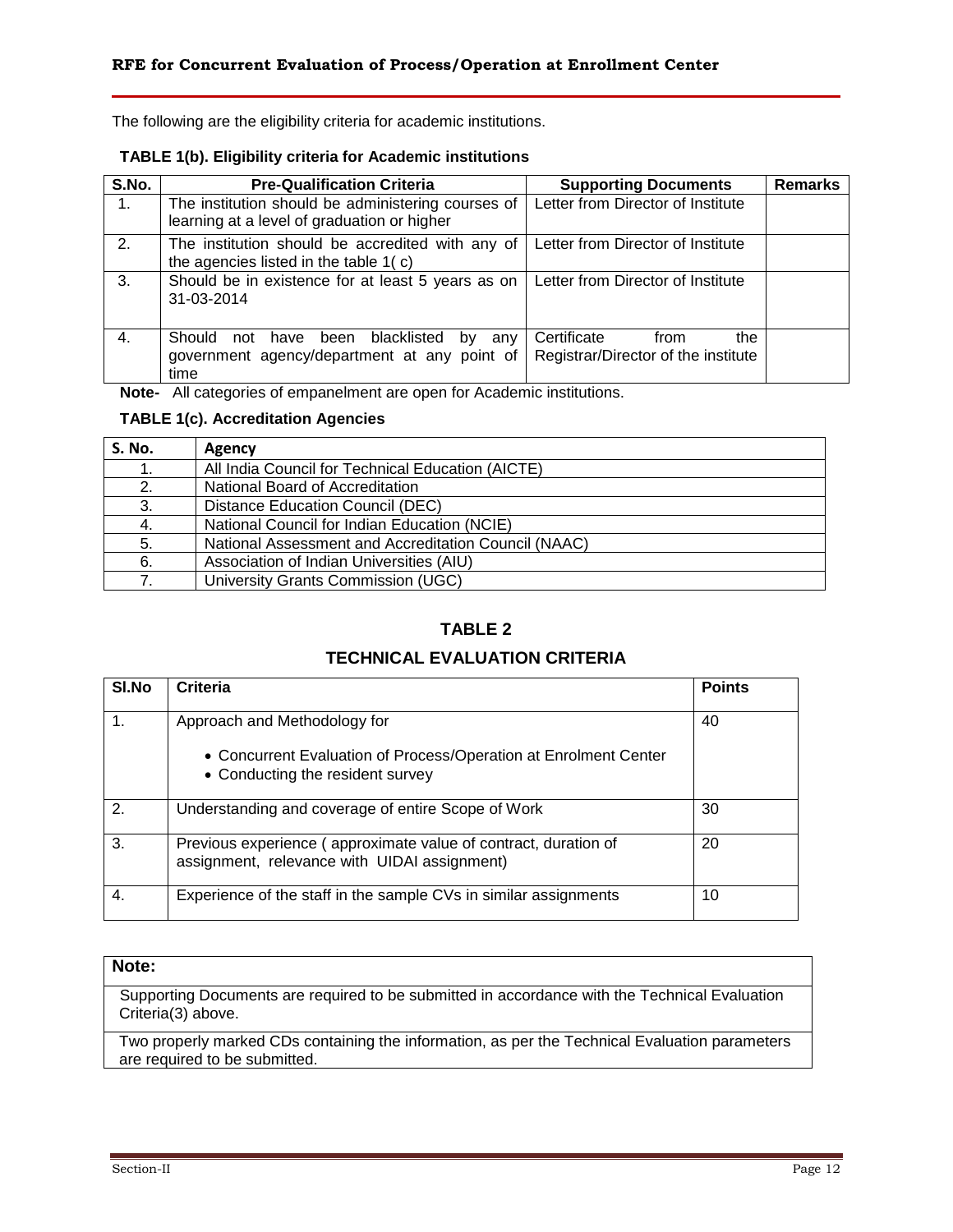# **PART-IV**: **SELECTION PROCESS:**

Proposals will be reviewed by a Committee of Officers (the "Committee") appointed by the tendering authority or its designated representative(s). The tendering authority, or such other authority designated by the tendering authority, as the case may be, is also referred to herein as the Committee of Officers (or "Committee"). The committee may be comprised of, or receive assistance from, several teams conducting parallel evaluations.

Evaluation of the bids will be done in two stages. Evaluations will be based on the proposals, and any additional information requested by the tendering authority. The following is the procedure for evaluation:

#### **Evaluation of pre-qualification bids**

- a. The documentation furnished by the bidder will be examined prima facie to see if they meet the prequalification criteria as specified above in Section II, Part III-Table 1(a)/1(b)-.of this RFE.
- b. The EC may ask bidder(s) for additional information undertake a visit to bidders site and/or arrange discussions with their professional, technical facilities to verify the claims made in bid documentation.
- c. Any proposal not complying with the requirements of the pre-qualification criteria will not be processed further.

#### **Evaluation of Technical bids**

The technical proposals of only those bidders, who qualify in the evaluation of the pre-qualification proposals, shall be opened. The evaluation of the technical bids is carried out in the following manner:

- a. The bidders' technical solutions proposed in the bid document will be evaluated as per the requirements specified in the RFE and adopting the evaluation criteria spelt out in Section II, Part III-Table 2 of this RFE.
- b. **Proposal Presentations** The committee may invite each bidder to make a presentation to the tendering authority at a date, time and location determined by the tendering authority. The purpose of such presentations would be to allow the bidders to present their proposed solutions to the Committee and the key points in their proposals.
- c. The Committee may seek oral clarifications from the bidders. The primary function of clarifications in the evaluation process is to clarify ambiguities and uncertainties arising out of the evaluation of the bid documents. Oral clarifications provide the opportunity for the committee to state its requirements clearly and for the bidder to more clearly state its proposal. The Committee may seek inputs from their professional, technical facilities in the evaluation process.
- d. Depending on the evaluation methodology mentioned in points a, b and c, each Technical Bid will be assigned a technical score out of a maximum of 100 points.
- e. The bidders, who score a Technical score of more than 70 marks, will qualify for empanelment.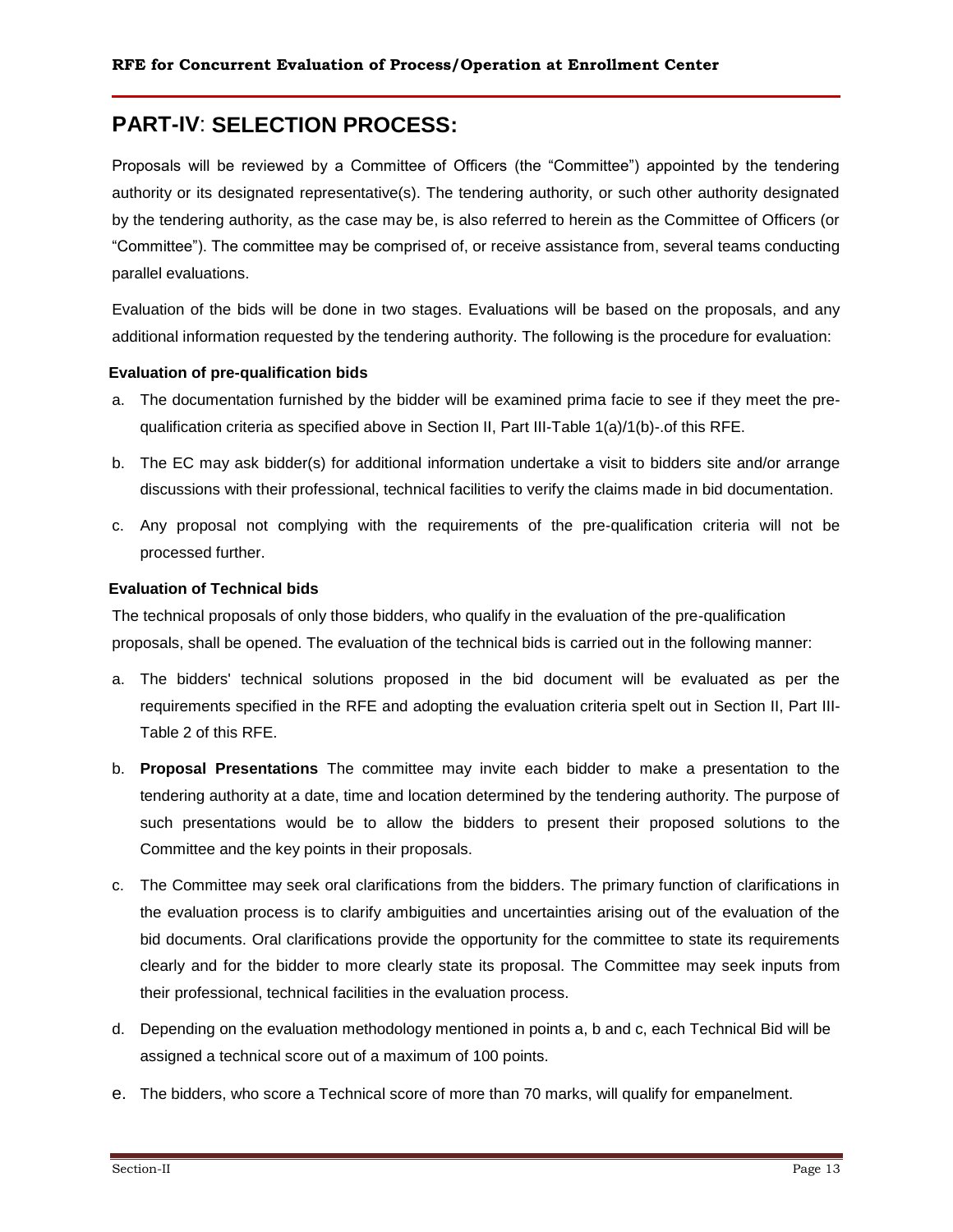# **PART-V**: **BID PREPARATION AND DOCUMENTS CHECKLIST:**

#### **CHECKLIST**

| S.No.            | Category                                 | <b>Detailed description</b>                                                                                                                                                                                                                                                                                                                                                                                                                         | <b>Compliance</b> |
|------------------|------------------------------------------|-----------------------------------------------------------------------------------------------------------------------------------------------------------------------------------------------------------------------------------------------------------------------------------------------------------------------------------------------------------------------------------------------------------------------------------------------------|-------------------|
|                  |                                          |                                                                                                                                                                                                                                                                                                                                                                                                                                                     | (Yes/No)          |
| 1.               | Pre-Qualification<br><b>Bid</b>          | One SEPARATE sealed envelope, clearly marked "PRE-<br><b>QUALIFICATION BID"</b> containing the following: -<br>List as per Table -1 of Part-III.<br>Supporting Documents as per<br>Table -1 of Part-III.                                                                                                                                                                                                                                            |                   |
|                  |                                          | Envelope containing the Tender fee<br>Envelope containing the EMD                                                                                                                                                                                                                                                                                                                                                                                   |                   |
| 2.               | <b>Technical Bid</b>                     | One SEPARATE sealed envelope, clearly marked<br>"TECHNICAL BID" containing the following: -                                                                                                                                                                                                                                                                                                                                                         |                   |
|                  |                                          | Supporting Documents, properly indexed and tagged, as<br>per Table-2 of Part-III.<br>Two properly marked CDs containing the information, as<br>per the Technical Evaluation parameters.                                                                                                                                                                                                                                                             |                   |
| 3.               | ORIGINAL and<br><b>COPY</b><br>envelopes | All of the envelopes specified in line items 1 and 2 needs<br>to be placed in one larger sealed envelope. Two such<br>large envelopes each containing line items 1 and 2 needs<br>to be prepared. One marked as "ORIGINAL - Bid for RFE<br>for Concurrent Evaluation of Process/Operation at<br>Enrollment Centers" and other marked as "COPY - Bid<br><b>Empanelment for Concurrent Evaluation of</b><br>Process/Operation at Enrollment Centers". |                   |
| $\overline{4}$ . | One Single<br>Envelope                   | The two envelopes as specified in line item 3 need to be<br>put into one larger sealed envelope and marked as "Bid"<br>for RFE for Concurrent Evaluation of Process/Operation<br>at Enrollment Centers".<br>This envelope shall also contain the fee for Bid.<br>This is the final form of the tender document that will be<br>submitted at the address specified in Section-I.                                                                     |                   |

**Note:** *It is desired from the bidders that all the envelopes are properly marked and sealed as indicated above and also indicate the name of the bidder firm.* 

*All the documents must be properly tagged and indexed.*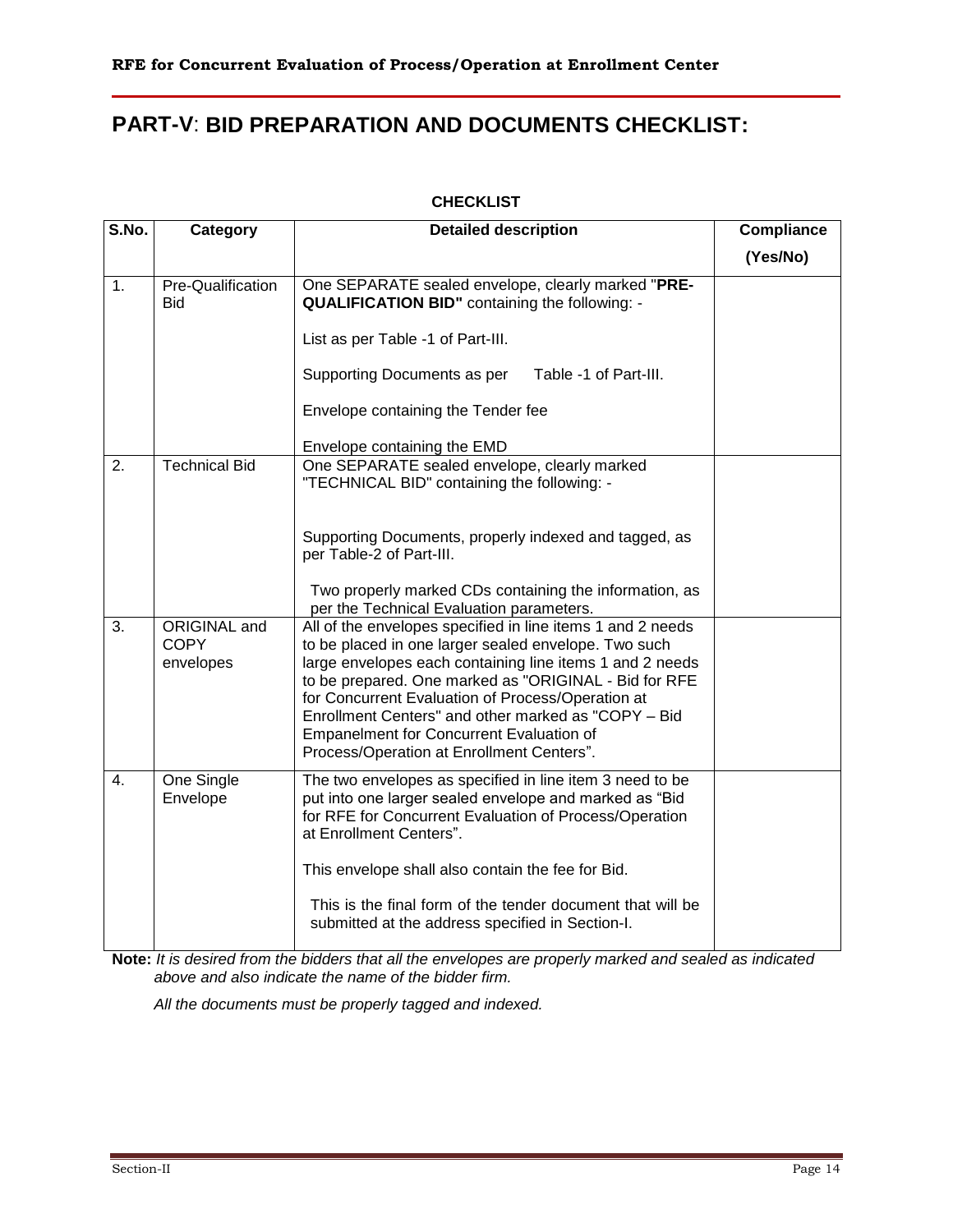### **SECTION-III: SCHEME FOR EMPANELMENT**

#### **3.1. Introduction**

As explained in Section I, the Registrars of UIDAI undertake the enrollment of residents for generation of Aadhaar using the services of various enrolling agencies. The Enrolling Agency (EA) is responsible for procuring biometric devices as per UIDAI specifications, setting up of enrolment centers and enrolment stations as per UID guidelines, hiring and training of manpower, deployment of certified enrolment operators for performing enrollment activities, conduct enrolment operations as per UIDAI standards and guidelines, data storage and data transfer as per guidelines and providing electronic MIS reports as per UIDAI requirements. The Registrar oversees the work of the EA, and ensure that all the guidelines and processes are followed as laid down by UIDAI. The scope of work for the Registrar and EA is provided in detail in "**Roles and Responsibilities** published on the website <http://www.uidai.gov.in/registrar-enrolments.html> .

The EAs are responsible for setting up enrollment centers for enrollment of the residents in the geographical region allocated to them by the Registrar. The Registrar approves the details of the enrollment centers and the duration of the activities of the centers, the details of which are place on UIDAI websites.

#### **3.2. Overview of Work**

UIDAI may seek the services of the empanelled agencies for providing the following services:

- a. Concurrent Evaluation of Process/Operation at Enrollment Centers ( both Permanent Enrollment Center or temporary), and /or
- b. Evaluation of Registrar/EAs on their compliance of SLAs
- c. Survey of the residents related to the Aadhaar processes

UIDAI/ Registrar/ RO shall seek the services of the Agency/Agencies to evaluate the performance at the enrollment center based on a trigger (i.e. on an "as and when required" basis) or at intervals specified by UIDAI/ Registrar/ RO. The selection of the empanelled Agencies shall depend upon the local presence, equal opportunity, reach of the agencies for each work and the preference given by them at the time of application.

The selected agency shall conduct a comprehensive evaluation of enrolment operations and check Registrar/EA"s adherence to standard processes and guidelines specified by UIDAI, which includes but is not limited to ,

#### **1. Process evaluation**

- i. Pre- enrolment activities
- ii. Verification of documents( Proof of Identity/Proof of Address)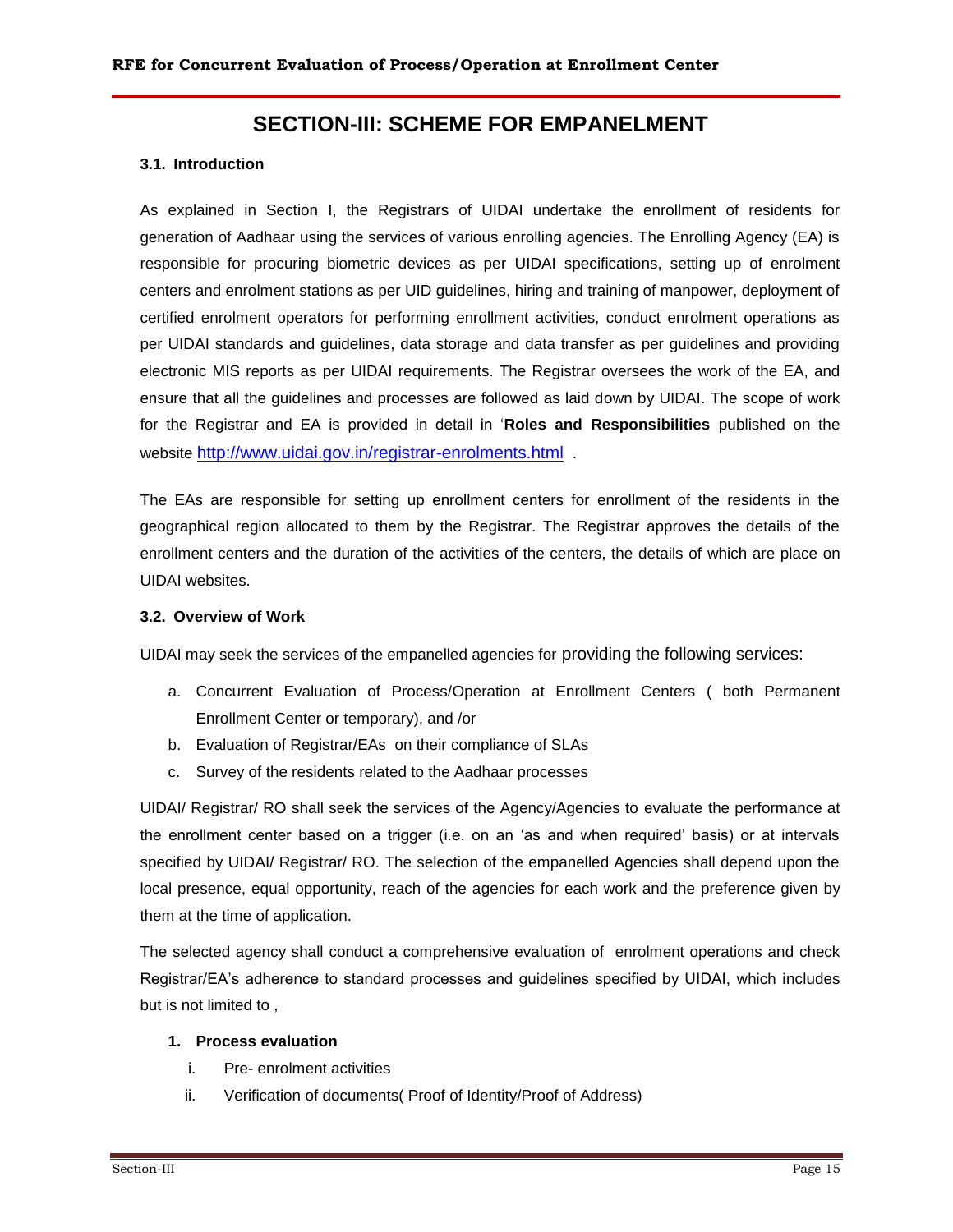- iii. Collection of demographic data
- iv. Issue of acknowledgement slip
- v. Exception handling and sign off from supervisor
- vi. MIS reporting in electronic format to UIDAI/Registrar
- vii. Biometric and other device handling and maintenance
- viii. Data Backup procedures
- ix. Document management and transfer to the document management agency as per guidelines
- x. IEC material handling and display
- xi. Data storage and Data transfer to UIDAI/Registrar

#### **2. Facilities evaluation**

- i. Resident facilitation
- ii. Facilities at the enrollment center, (photocopy, arrangement for disabled/elderly)

#### **3. Personnel**

- i. Operator/supervisor ratio
- ii. Presence of verifiers
- iii. Knowledge of the operator/supervisor about UIDAI processes for enrollment
- iv. Quality of interaction with the residents ( explanation of processes, politeness, & other soft skills)

#### **4. Information Security**

UIDAI has issued Information security guidelines and the Registrar/EAs are required to follow the guidelines. The Concurrent Evaluation Agency (CEA) is expected to review the processes followed by Registrar/EAs is respect of these guidelines.

The CEA shall discuss and finalize the evaluation checklist, evaluation plan and evaluation processes in consultation with UIDAI before commencing the evaluation activities. The evaluation shall cover the adherence to UIDAI specified enrolment processes and operations, people deployed for carrying out enrolment functions and the infrastructure deployed for setting up the enrolment center and enrolment station. The CEA shall decide on the exact enrolment centers to be evaluation in association with UIDAI/ Registrar/ RO. The field visits are expected to be completed within seven(7) working days and the evaluation report is expected to be delivered within four(4) weeks from the commencement of the evaluation activities.

UIDAI may also seek from the selected agency a summary report for of the EA across the registrar/states or a summary report on the specific registrar across the various EAs.

Currently UIDAI has a Performance Monitoring Scheme for making an on-field assessment of the EAs by the Performance Monitors deployed by it. The bidders may review this checklist to have a general idea of the assessment to be carried in the field.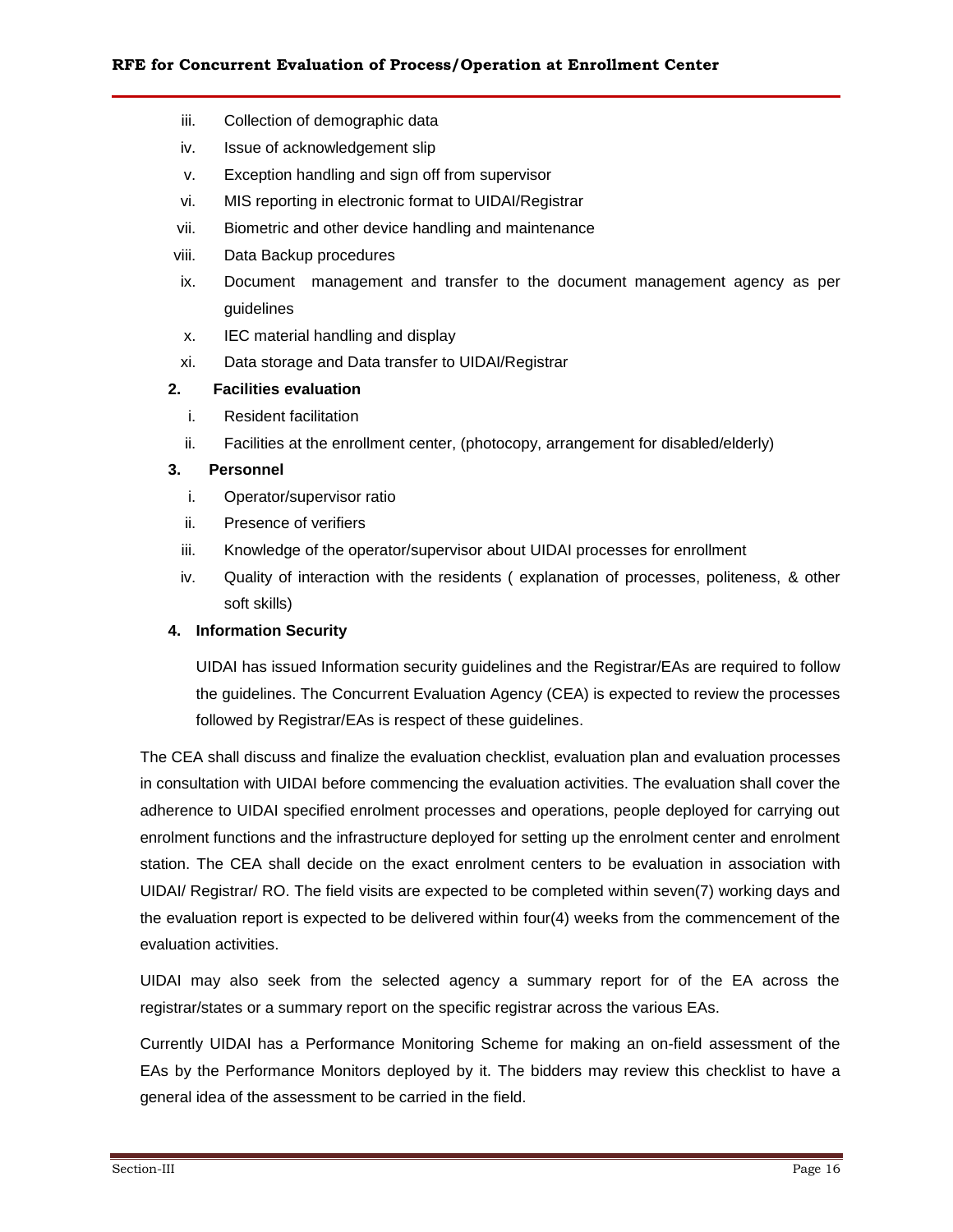The detailed scope of work for each assignment shall be discussed in accordance with the respective RO/Registrar.

The evaluation of such centers shall be concurrent activity with enrollments and is expected that 2- 5% of the active enrollment centers shall be covered during the evaluation.

The CEA may be asked to submit a summary analysis report for all the survey done by them under various different assignments across time/region/registrar to UIDAI HO at quarterly/halfyearly/annually.

**Evaluation Team:** The evaluation team is expected to comprise of 2/3 personnel. At least one member of the evaluation team visiting the Enrollment centers must have the certification for enrollment operator/supervisor.

#### **Survey**

UIDAI has always sought the feedback from various stakeholders to improve the systems and processes. The resident is an important stakeholder in the process. UIDAI plans to use the services of the CEA to conduct a survey of the residents. The work involved in this would be

- Design of the methodology of survey ( the survey may be administrated either through telephone or actual filed survey at enrollment centers- This may be specified in the scope of work at the time of actual selection)
- Design and administration the questionnaire to the sampled population
- Compilation of the survey result
- Analysis of the survey response.

#### **3.3. Coverage of Work**

UIDAI has assigned Aadhaar to over 60 crore residents. Government has given the mandate of enrolling a further 34 crore residents to UIDAI recently. Thus large number of enrollments are expected to take place through temporary enrollment centers set up at various locations across the country in the next 18 months or so, especially in the states of Uttar Pradesh, Bihar, Chhattisgarh and Uttrakhand.

UIDAI also plans to setup permanent enrolment center in co-ordination with its registrars across various states. Some of the state where Permanent Centers are already established are Andhra Pradesh, Haryana, Karnataka, Kerala, Maharashtra, Punjab, Puducherry and Rajasthan.

More than 20,000 temporary enrollment centers and more than 5000 permanent enrollment centres are expected to be setup in various states in the coming days.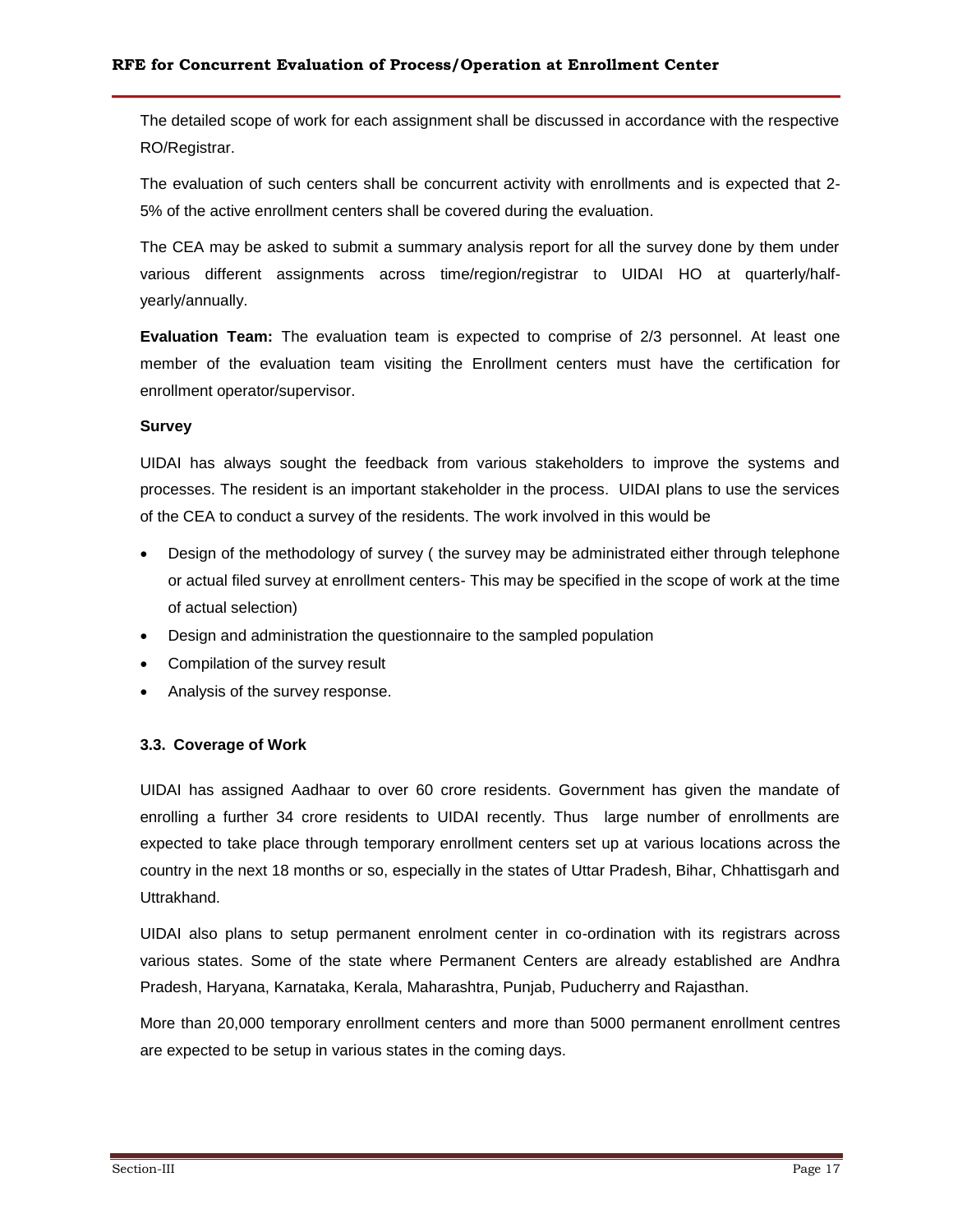The CEA is expected to conduct evaluation exercises and resident survey across all such temporary/permanent enrollment centers.

#### **3.4. Award of work under the Scheme**

The Empanelment Scheme for CEA shall be available on a continuing basis, with periodic intervals defined by UIDAI, during which the scheme will be open for updates and modifications to the empanelment status and invitations for fresh empanelment applications from prospective agencies.

The agencies shall be empanelled in the following categories

C1- Agencies, which have shown interest to work only in particular state/UT

C2- Agencies, which shall work in all/any state/UT within the jurisdiction of a particular RO of UIDAI

C3- Agencies, which have Pan-India operations and can undertake work in any of the state/UT in the country

The bidders shall be empanelled for a particular category after the evaluation, based on the interest shown by them in the application form. The empanelment of a bidder for a particular category, state and regional shall be done on the basis of demonstrated work in that state and/or financial capability of the agency to undertake activities in the preferred category. It may be noted that empanelment for a particular category does not in any way guarantee the allocation of work either in part or in whole.

Upon completion of the RFE process, UIDAI will empanel all the eligible and CEA including the state preference. This list shall be available to all the Registrars of UIDAI, apart from the RO of UIDAI.

The respective RO/Registrar may seek the services of the CEA for the work in the state by the issuance of a limited RFP amongst the CEA detailing the scope of work.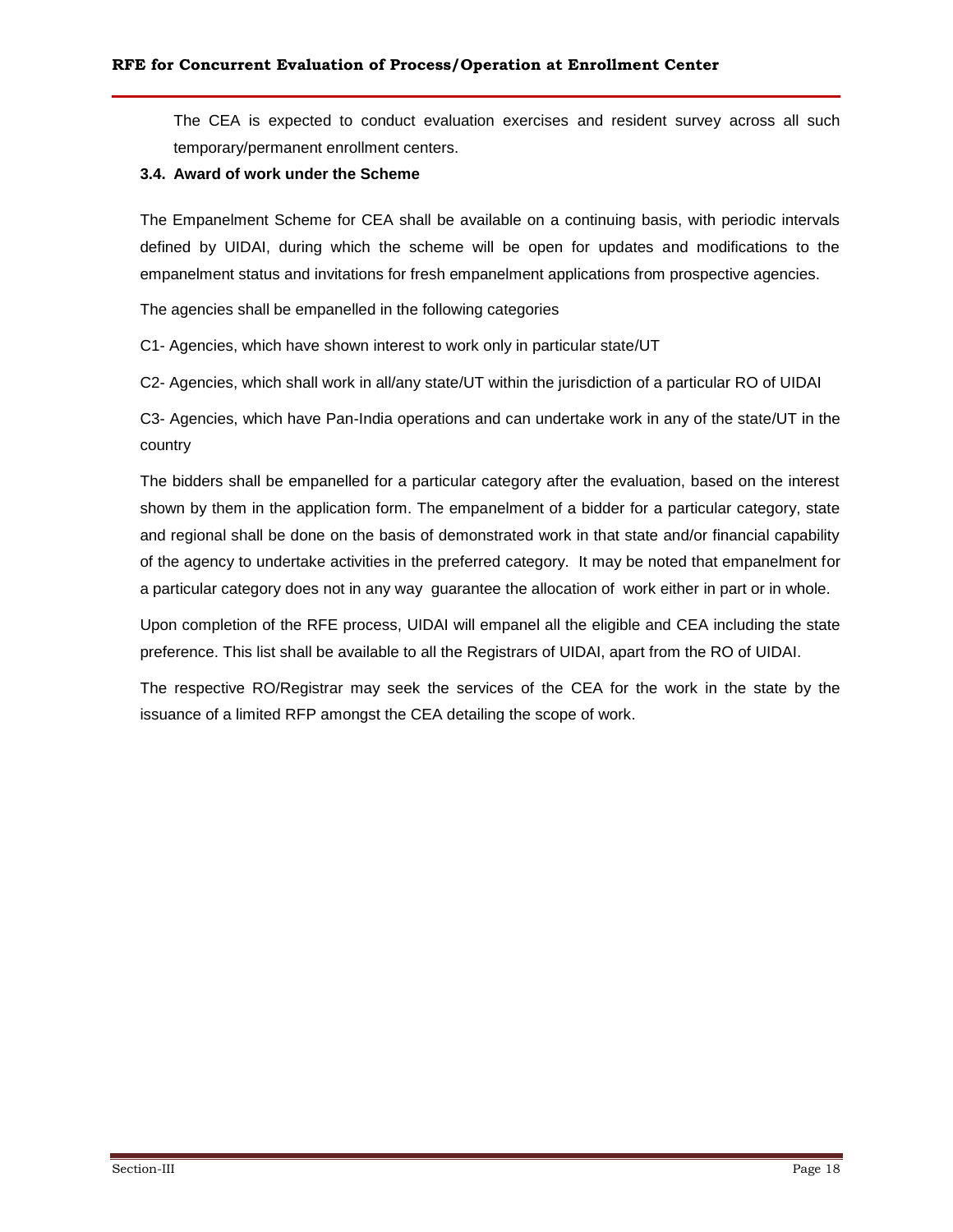# **SECTION-IV**

# **ANNEXURES AND APPENDICES**

### **ANNEXURES:**

- I. Forms for Bidding
- II. Proforma for submitting written queries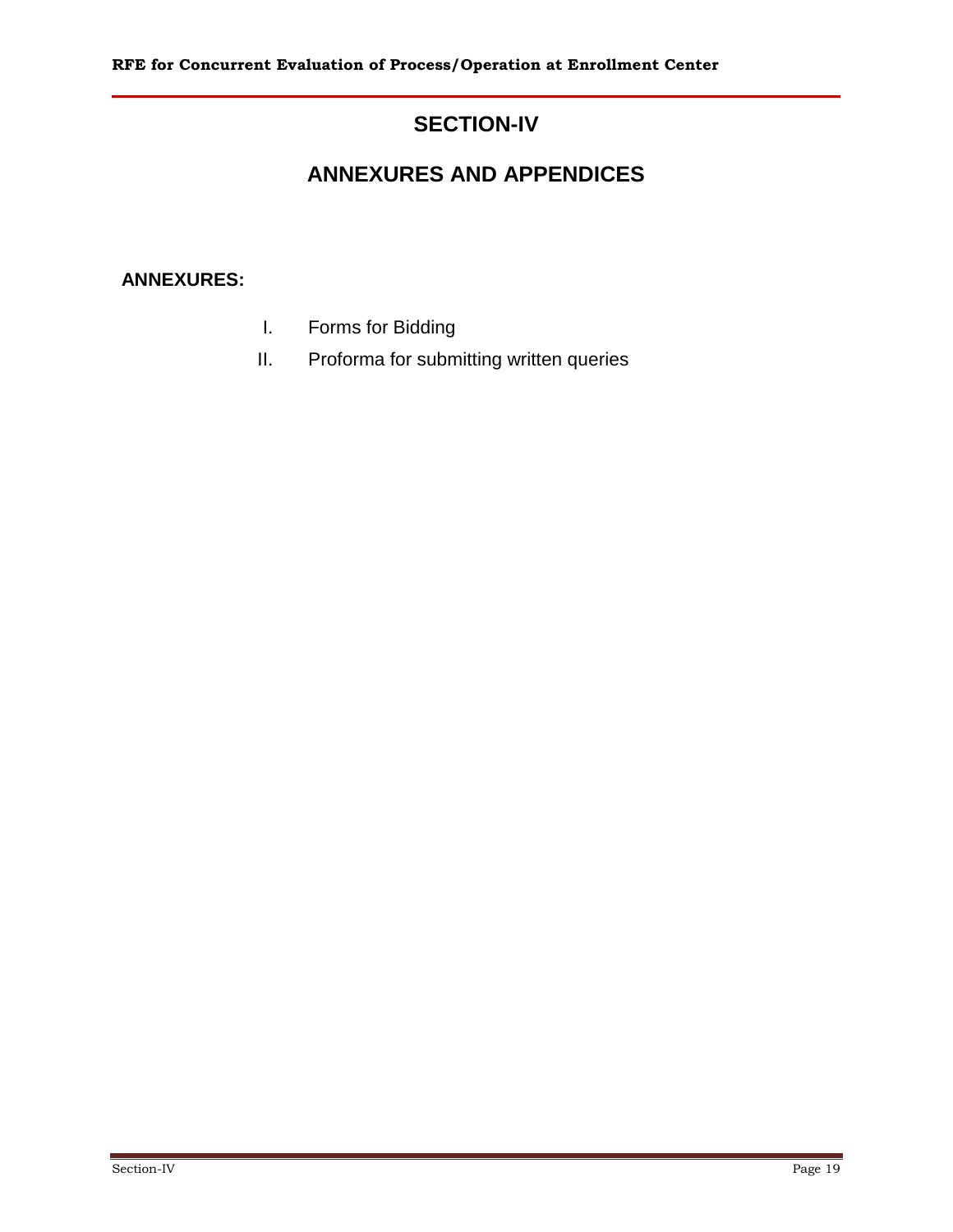# **ANNEXURE I**

| Form No. | <b>Description</b>                                                |
|----------|-------------------------------------------------------------------|
| 1        | <b>Application for Empanelment</b>                                |
| 2        | Prequalification bid format- General information about the bidder |
| 3        | Past experience in similar projects                               |
| 4        | <b>Technical Proposal Cover Letter</b>                            |
| 5        | Resume of Key Members                                             |
| 6        | Format for Statement of Deviation(s) from Scheduled Requirements  |
|          | Acceptance of Terms and Condition of the RFE                      |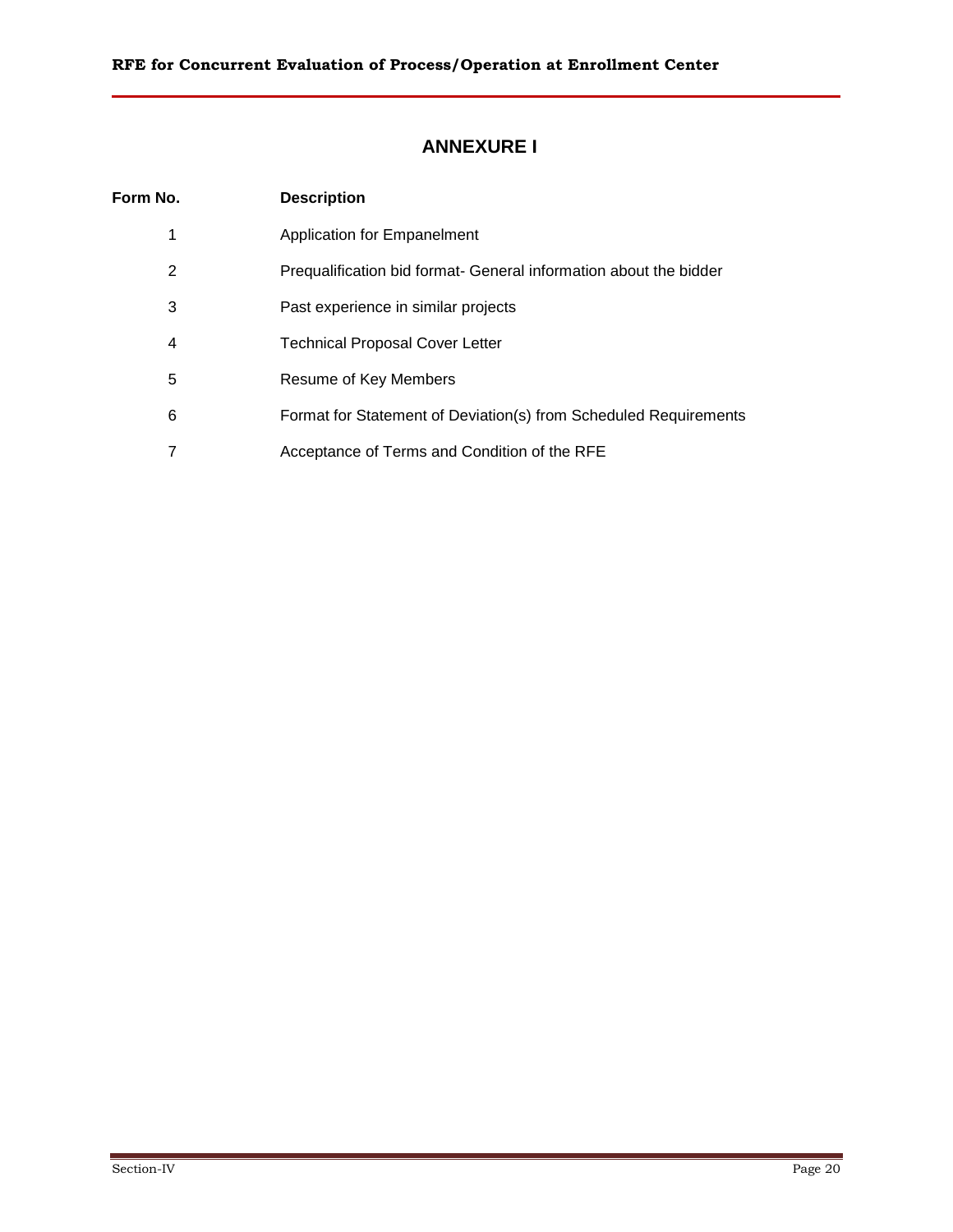### **Form 1: Application for Empanelment**

| S.  | <b>Particular</b>                                | <b>Details</b> |
|-----|--------------------------------------------------|----------------|
| No. |                                                  |                |
|     |                                                  |                |
| 1.  | Name of the Organization                         |                |
| 2.  | (Company/<br>Organization<br>Academic<br>Type    |                |
|     | Institution)                                     |                |
|     |                                                  |                |
| 3.  | Category Applied for - C1/C2/C3                  |                |
| 4.  | State/UT if application under C1                 |                |
| 5.  | Regional Office if application under C2 category |                |
| 6.  | Applying for North-eastern states (Y/N)          |                |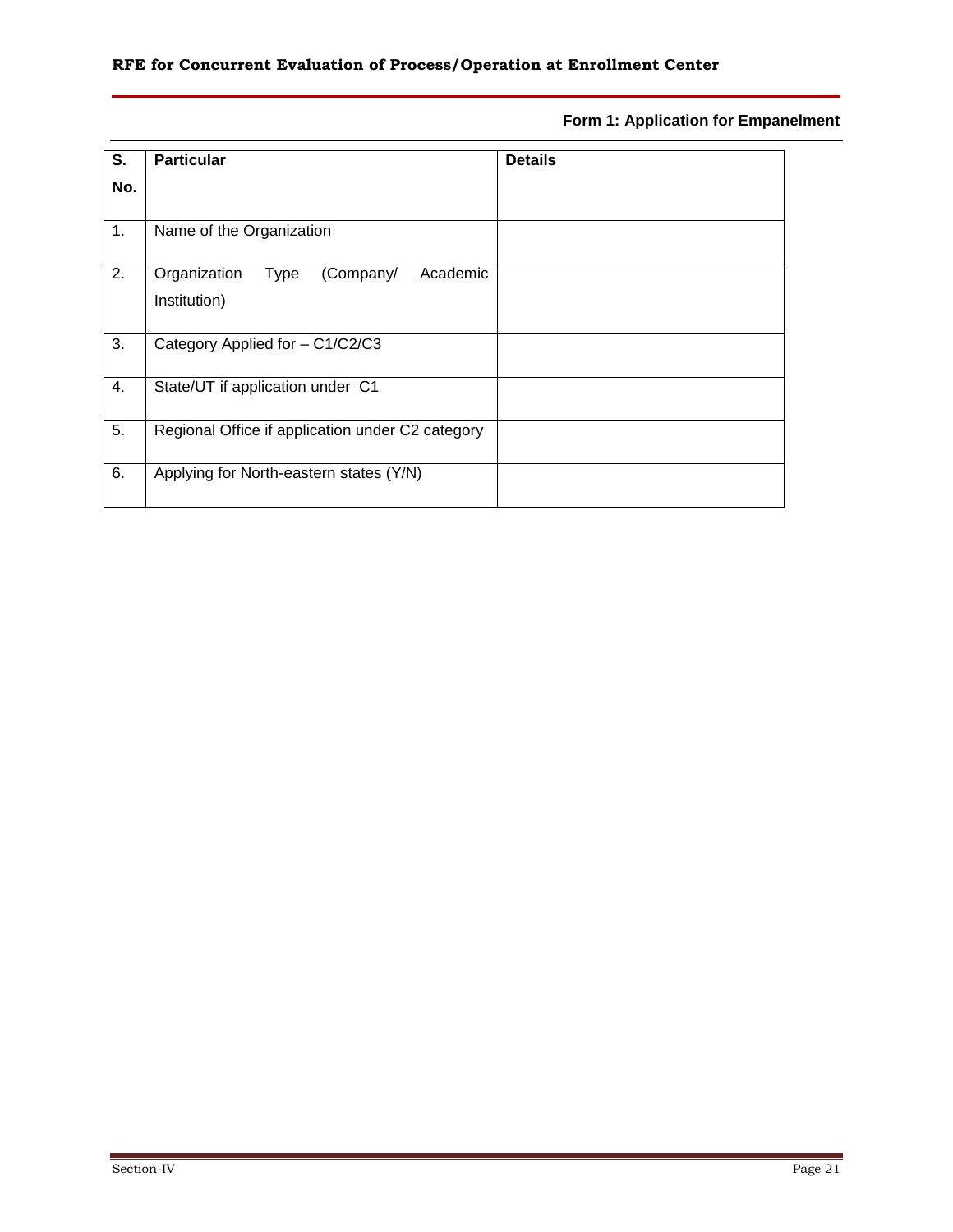**Form 2: Pre-qualification Proposal**

| Ī.                        | <b>General Information</b>          |                                |         |  |
|---------------------------|-------------------------------------|--------------------------------|---------|--|
| $\overline{\mathsf{s}}$ . | <b>Particulars</b>                  | <b>Details to be Furnished</b> |         |  |
| No.                       |                                     |                                |         |  |
| $\overline{\phantom{a}}$  | <b>Details of the Prime Bidder</b>  |                                |         |  |
|                           |                                     |                                |         |  |
|                           | Name                                |                                |         |  |
|                           | <b>Address</b>                      |                                |         |  |
|                           | Telephone                           |                                | Fax     |  |
|                           | E-mail                              |                                | Website |  |
|                           | <b>Details of Authorized person</b> |                                |         |  |
|                           | Name                                |                                |         |  |
|                           | Address                             |                                |         |  |
|                           | Telephone                           |                                | Email   |  |
|                           | <b>Details of Authorized person</b> |                                |         |  |
|                           | Name                                |                                |         |  |
|                           | Address                             |                                |         |  |
|                           | Telephone                           |                                | Email   |  |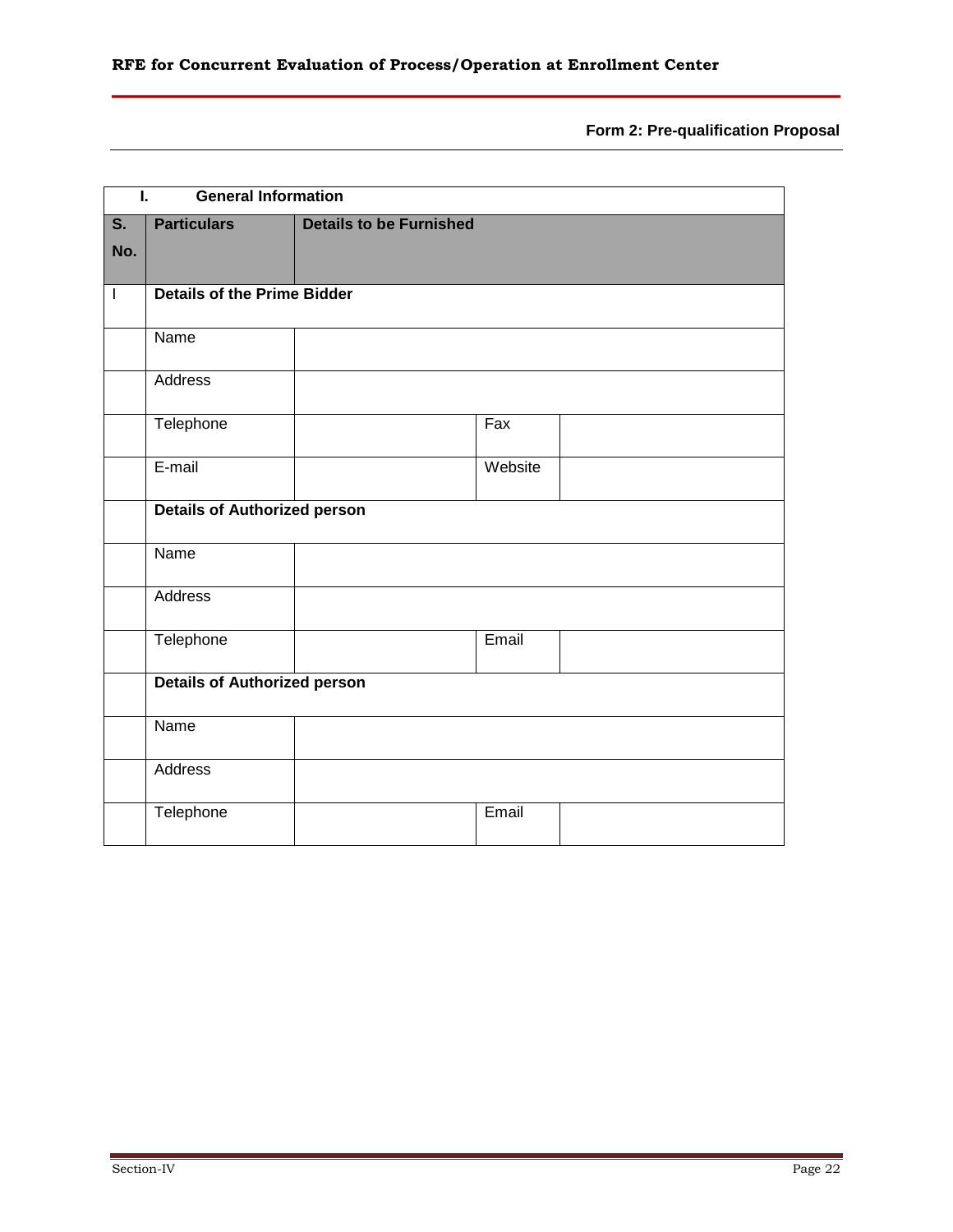# (use as applicable)

|               | Il Information about the Company                   |                                                                                                               |                |                                               |                                  |             |                                               |  |
|---------------|----------------------------------------------------|---------------------------------------------------------------------------------------------------------------|----------------|-----------------------------------------------|----------------------------------|-------------|-----------------------------------------------|--|
| <b>S. No.</b> | <b>Name of Bidder</b>                              | Status of<br>(Public Ltd./Pvt. Ltd.)                                                                          | the<br>company | <b>Details of Incorporation of</b><br>Company |                                  |             | Details of Commencement of<br><b>Business</b> |  |
|               |                                                    |                                                                                                               |                | <b>Date</b>                                   | ROC Ref. #                       | <b>Date</b> | ROC Ref. #                                    |  |
|               |                                                    |                                                                                                               |                |                                               |                                  |             |                                               |  |
|               | III Financial Details as per Audited Balance Sheet |                                                                                                               |                |                                               |                                  |             |                                               |  |
| <b>S. No.</b> | <b>Name of Bidder</b>                              | <b>Net Worth of</b><br><b>Turnover of the Company</b><br>Company as on 31 <sup>st</sup><br><b>March, 2014</b> |                |                                               |                                  |             |                                               |  |
|               |                                                    | FY 2011-12                                                                                                    | FY 2012-13     | FY 2013-14                                    | <b>Average of last three FYs</b> |             |                                               |  |
|               |                                                    |                                                                                                               |                |                                               |                                  |             |                                               |  |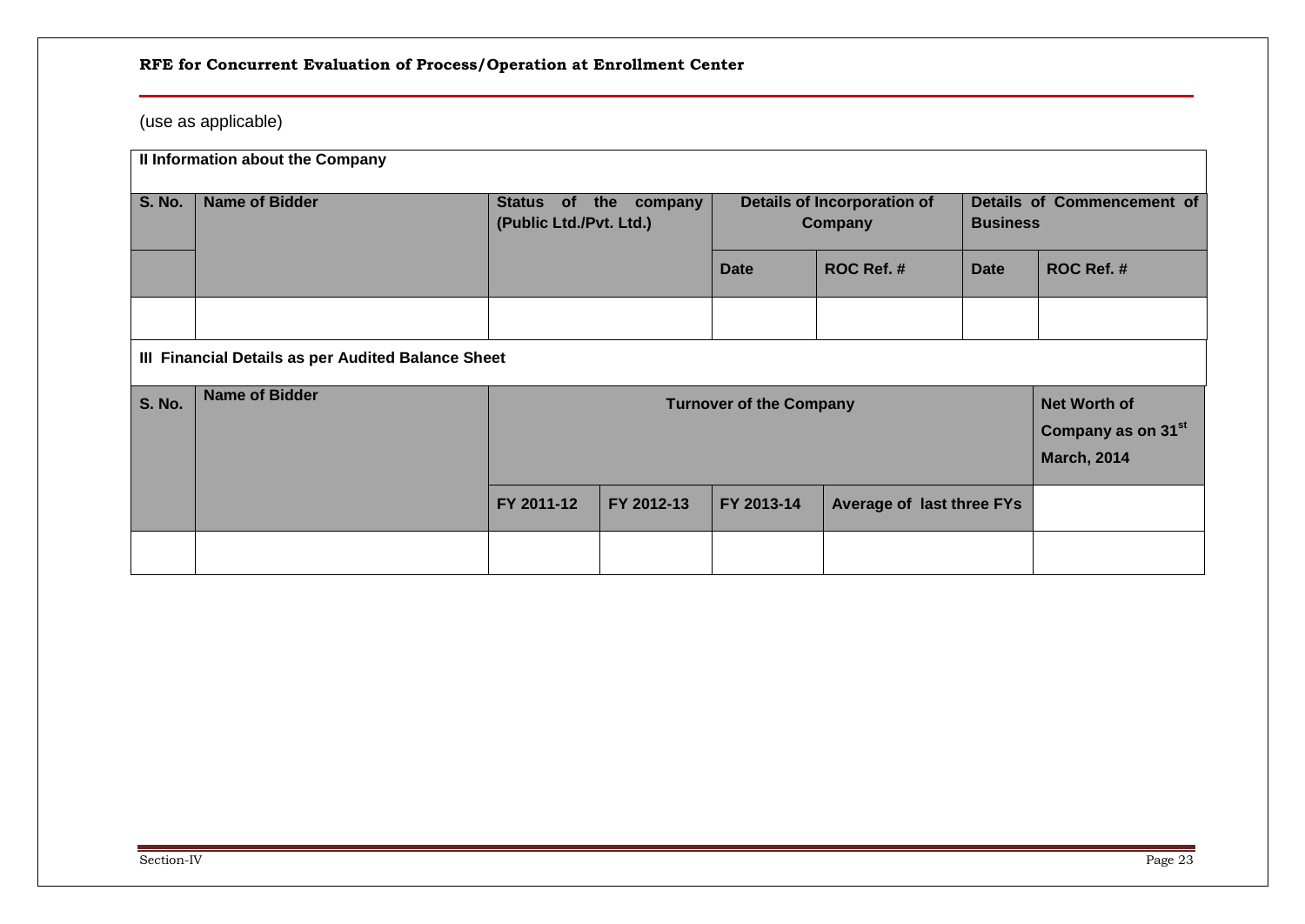| Il Information about the Academic Institutions |                |                                  |                                 |                            |  |  |
|------------------------------------------------|----------------|----------------------------------|---------------------------------|----------------------------|--|--|
| <b>S. No.</b>                                  | Name of Bidder | <b>Status of the Institution</b> | Details of start of institution |                            |  |  |
|                                                |                |                                  | <b>Date</b>                     | <b>Supporting doc ref:</b> |  |  |
|                                                |                |                                  |                                 |                            |  |  |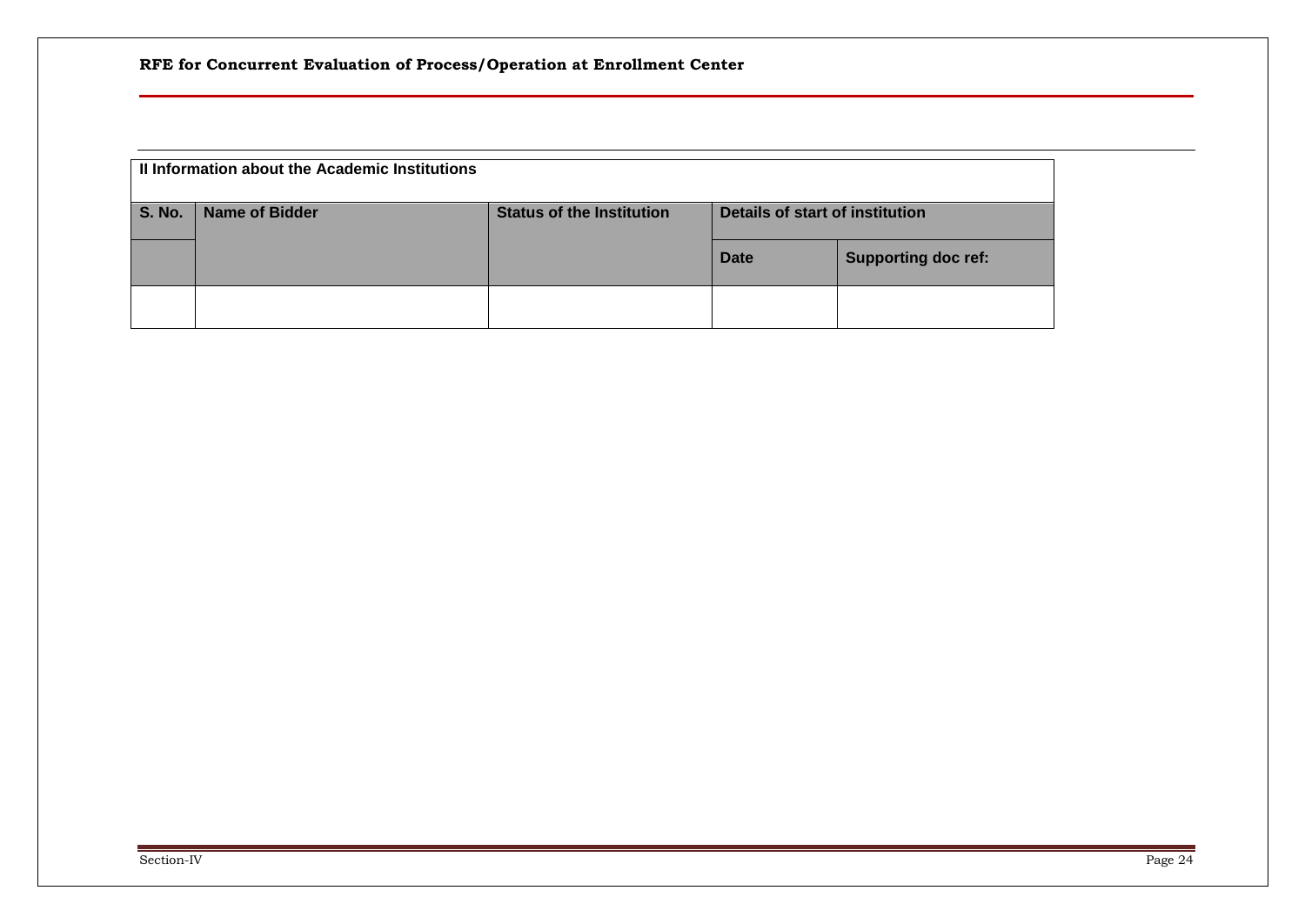### **Form 3 - Past Experience in similar projects**

| S. No                  | <b>Item</b>                                                                                                                 | <b>Details</b> |  |  |  |  |
|------------------------|-----------------------------------------------------------------------------------------------------------------------------|----------------|--|--|--|--|
|                        | <b>General Information</b>                                                                                                  |                |  |  |  |  |
|                        | <b>Customer Name/Government Department</b>                                                                                  |                |  |  |  |  |
|                        | Name of the Contact Person and Contact details<br>for the project                                                           |                |  |  |  |  |
| <b>Project Details</b> |                                                                                                                             |                |  |  |  |  |
|                        | Name of the project                                                                                                         |                |  |  |  |  |
|                        | <b>Start Date/End Date</b>                                                                                                  |                |  |  |  |  |
|                        | Current Status (work in progress, completed <sup>1</sup> )                                                                  |                |  |  |  |  |
|                        | <b>Contract Tenure</b>                                                                                                      |                |  |  |  |  |
|                        | No. of locations                                                                                                            |                |  |  |  |  |
|                        | Man-month effort involved                                                                                                   |                |  |  |  |  |
|                        | Brief description of scope of project:                                                                                      |                |  |  |  |  |
|                        | Size of the project                                                                                                         |                |  |  |  |  |
|                        | Order Value of the project (in lakhs)                                                                                       |                |  |  |  |  |
|                        | Total cost of the services provided (by the Bidder)                                                                         |                |  |  |  |  |
|                        | Please provide copies of Work Order or Certificate of Completion for completed projects from<br><b>Authorized officials</b> |                |  |  |  |  |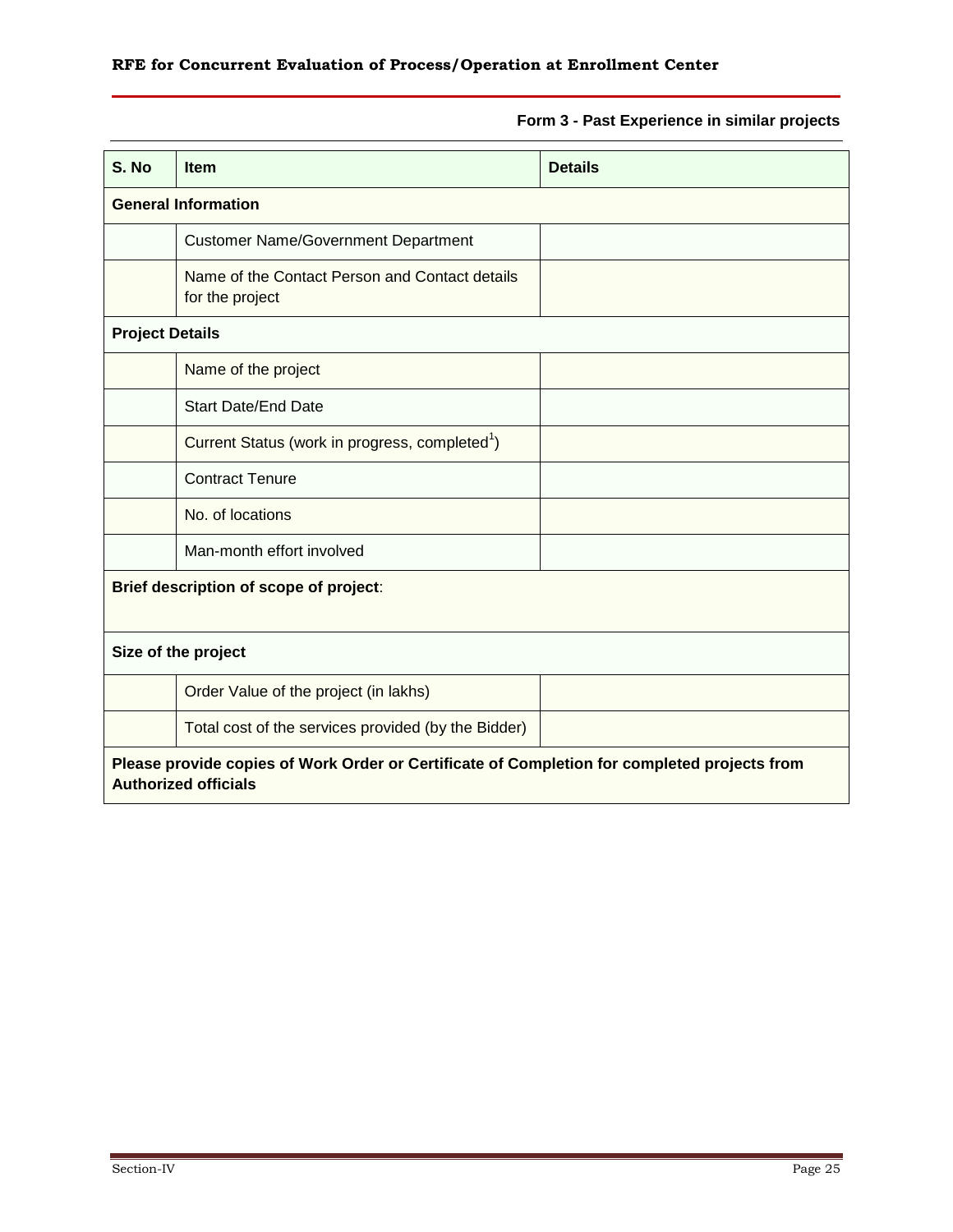#### **Form 4: Technical Proposal Cover Letter**

[Date] Direct General, UIDAI,

Dear Sir,

#### **Ref: RFE for Concurrent Evaluation of Process/Operation at Enrollment Center**

Having examined the tender document, the receipt of which is hereby duly acknowledged, we, the undersigned, offer to provide the Professional services as required and outlined in the RFE for Concurrent Evaluation of Process/Operation at Enrollment Center to meet such requirements and provide such services as required are set out in the tender document.

We attach hereto the tender technical response as required by the tender document, which constitutes our proposal.

We undertake, if our proposal is accepted, to adhere to the conditions of empanelment

If our proposal is accepted, we will obtain a performance bank guarantee in the format given in the tender document issued by a PSU bank in India, acceptable to UIDAI, for a sum equivalent to Rupees Five Lakhs for the due performance of the contract.

We agree for unconditional acceptance of all the terms and conditions set out in the tender document and also agree to abide by this tender response for a period of SIX MONTHS from the date fixed for tender opening and it shall remain binding upon us with full force and virtue, until within this period a formal contract is prepared and executed, this tender response, together with your written acceptance thereof in your notification of award, shall constitute a binding contract between us and UIDAI.

We confirm that the information contained in this proposal or any part thereof, including its exhibits, schedules, and other documents and instruments delivered or to be delivered to UIDAI is true, accurate, and complete. This proposal includes all information necessary to ensure that the statements therein do not in whole or in part mislead UIDAI as to any material fact."

We agree that you are not bound to accept the lowest or any tender response you may receive. We also agree that you reserve the right in absolute sense to reject all or any of the products/ service specified in the tender response without assigning any reason whatsoever.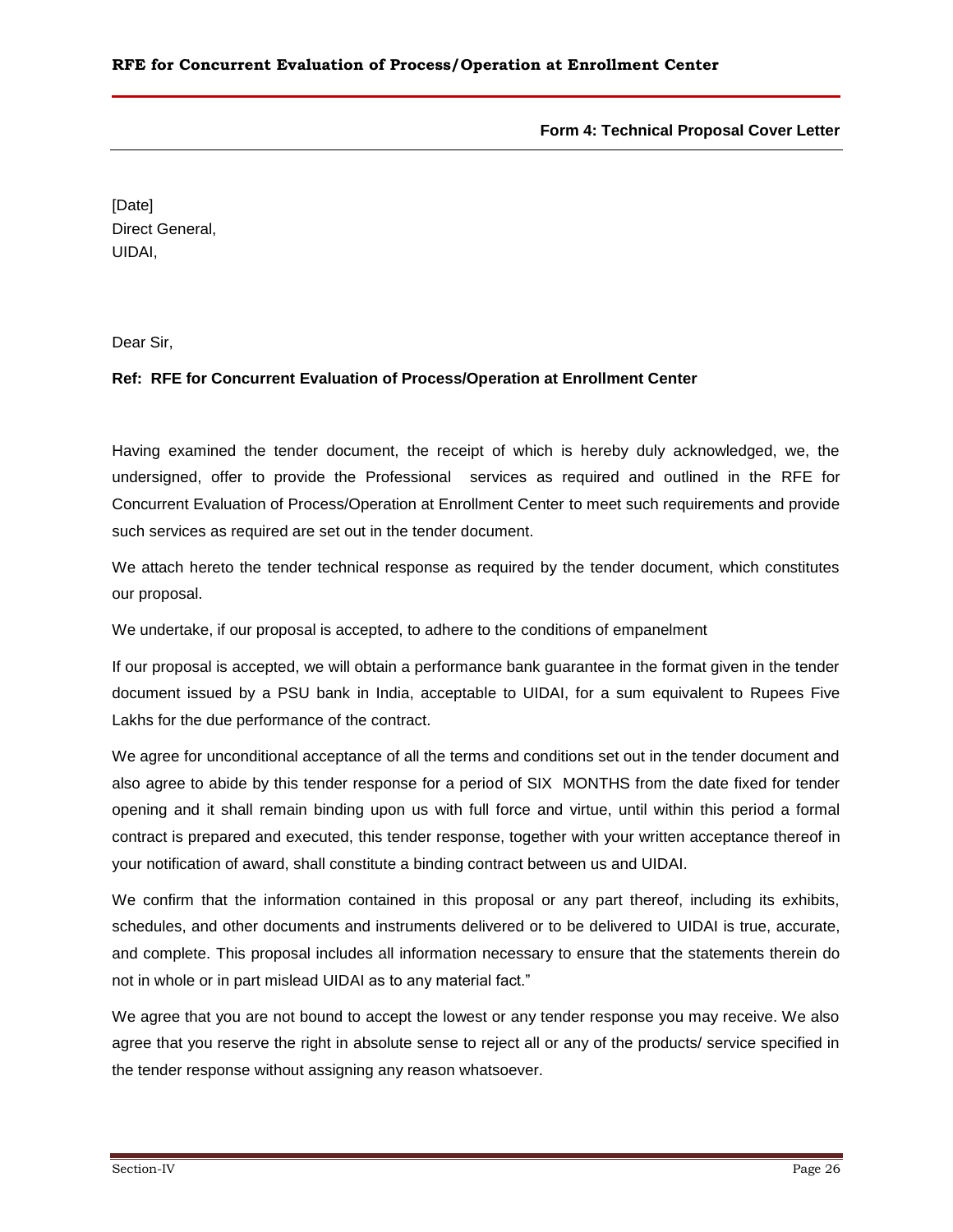It is hereby confirmed that I/We are entitled to act on behalf of our corporation/company/ firm/organization and empowered to sign this document as well as such other documents, which may be required in this connection.

Dated this **Day of** 2014

(Signature) (In the capacity of)

Duly authorized to sign the Tender Response for and on behalf of:

(Name and Address of Company) Seal/Stamp of bidder

Witness Signature:

Witness Name:

Witness Address:

#### **CERTIFICATE AS TO AUTHORISED SIGNATORIES**

|                                                 | the | and | that |
|-------------------------------------------------|-----|-----|------|
|                                                 |     |     |      |
| corporation by authority of its governing body. |     |     |      |

Date

(Seal here)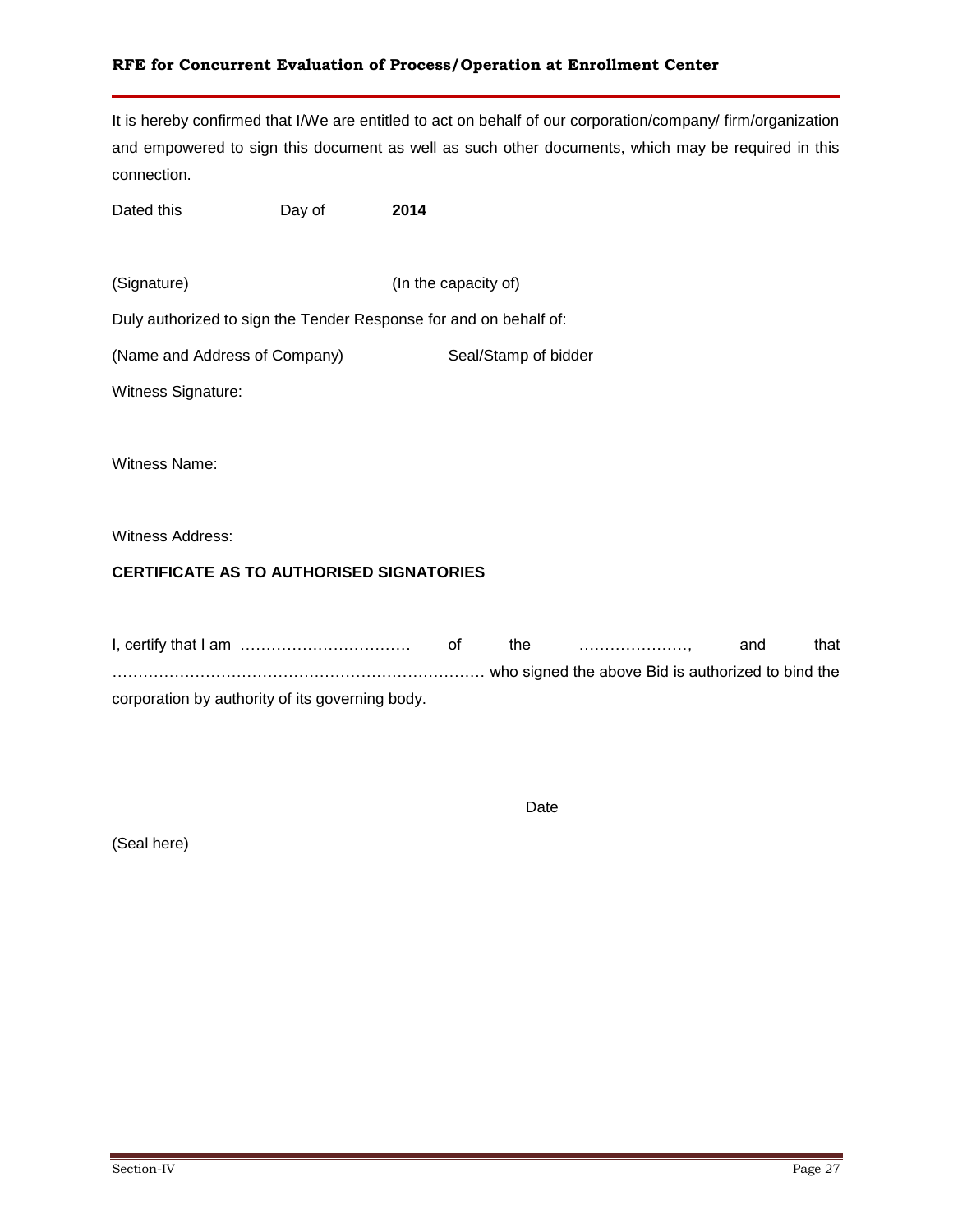**Form 5: Resume of Key Members**

| S.<br><b>No</b> | <b>Item</b>                                                                  | <b>Details</b> | <b>Attachment</b><br><b>Reference for</b><br>additional<br><b>information</b> |
|-----------------|------------------------------------------------------------------------------|----------------|-------------------------------------------------------------------------------|
| 1               | Name                                                                         |                |                                                                               |
| $\overline{2}$  | Specify role to be played in the project &<br>whether 'prime' or 'alternate' |                |                                                                               |
| 3               | Current job title                                                            |                |                                                                               |
| 4               | Experience in yrs.                                                           |                |                                                                               |
| 5               | Number of years with the Organization                                        |                |                                                                               |
| 6               | Current job responsibilities                                                 |                |                                                                               |
| $\overline{7}$  | Summary of professional / domain experience                                  |                |                                                                               |
| 8               | Skill sets                                                                   |                |                                                                               |
| 9               | Highlights of assignments handled                                            |                |                                                                               |
| 10              | Educational<br>Background,<br>Training<br>Certification                      |                |                                                                               |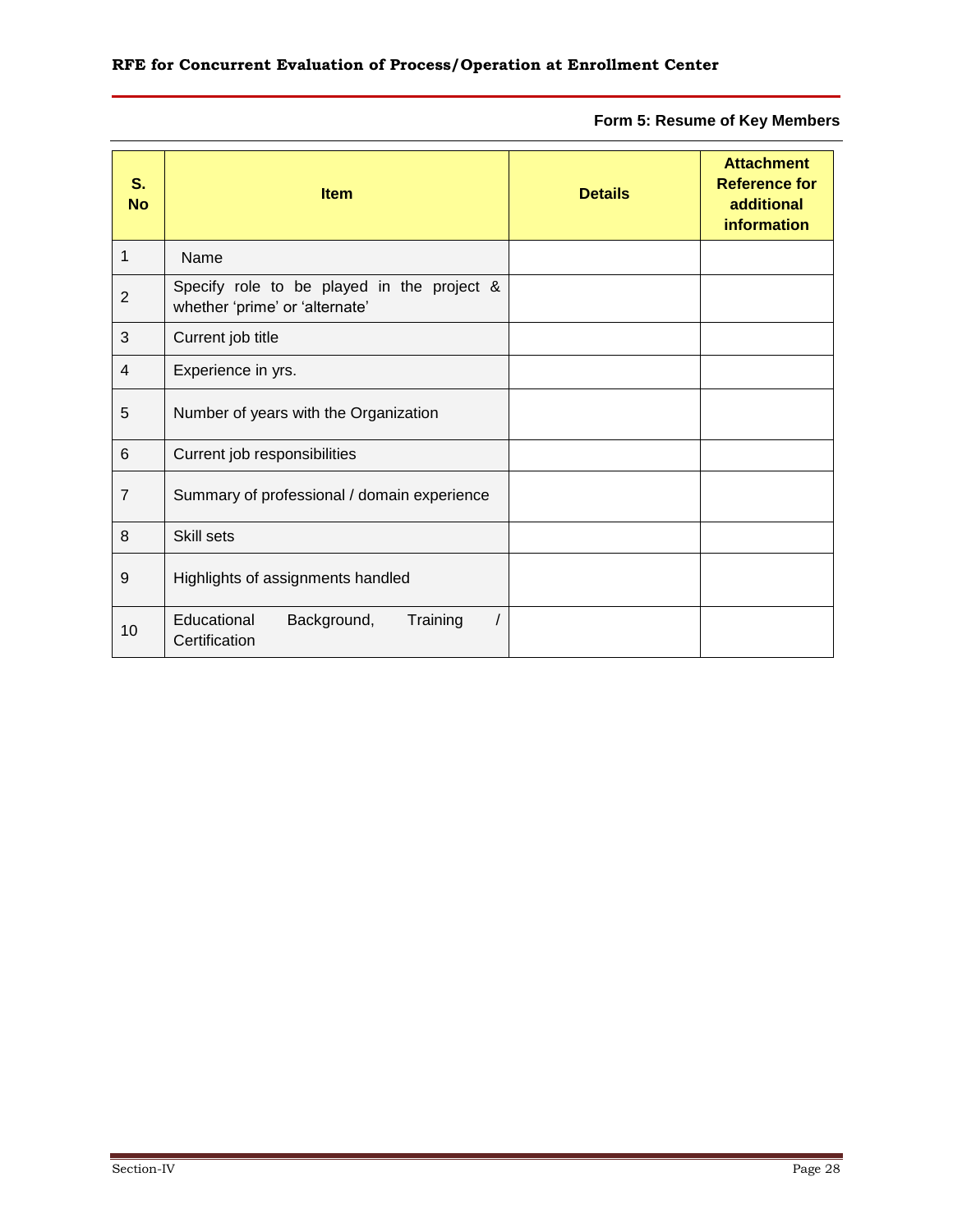| <b>S. No.</b><br>(1) | Reference of Clause No. & Pg. No<br>(2) | Deviation in the<br>Proposal<br>(3) | <b>Brief Reasons</b><br>(4) |
|----------------------|-----------------------------------------|-------------------------------------|-----------------------------|
|                      |                                         |                                     |                             |
|                      |                                         |                                     |                             |
|                      |                                         |                                     |                             |
|                      |                                         |                                     |                             |
|                      |                                         |                                     |                             |

### **Form 6: Format for Statement of Deviation(s) from Scheduled Requirements**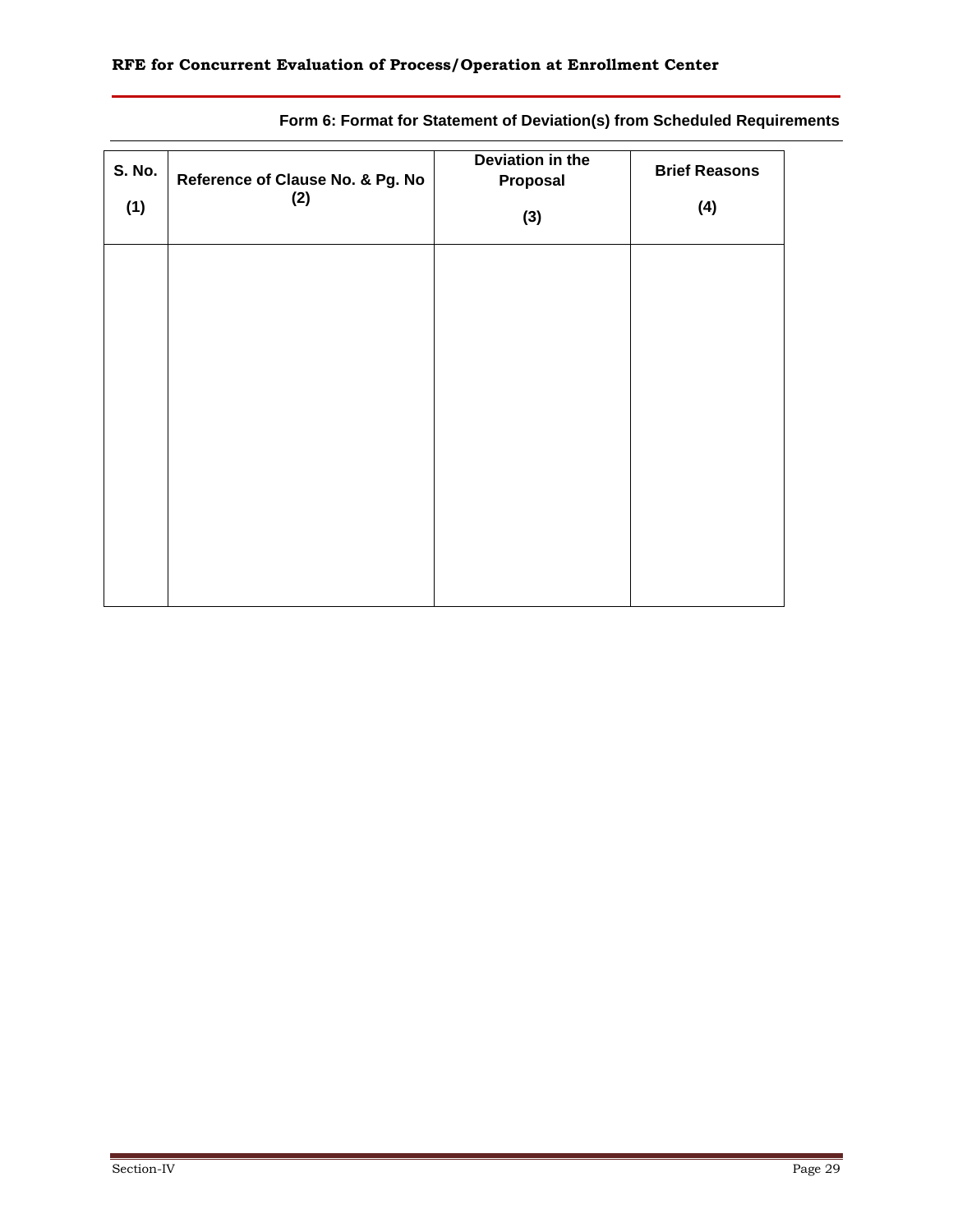#### **Form 7: Acceptance of Terms and Condition of the RFE**

[Date] Direct General, UIDAI,

Dear Sir,

#### **Ref: RFE for Concurrent Evaluation of Process/Operation at Enrollment Center**

Having examined the tender document, the receipt of which is hereby duly acknowledged, we, the undersigned, offer to provide the Professional services as required and outlined in the RFE for Concurrent Evaluation of Process/Operation at Enrollment Center to meet such requirements and provide such services as required are set out in the tender document.

We have read and agree for unconditional acceptance of all the terms and conditions set out in the RFE document.

It is hereby confirmed that I/We are entitled to act on behalf of our corporation/company/ firm/organization and empowered to sign this document as well as such other documents, which may be required in this connection.

Dated this **Day of** 2014

(Signature) (In the capacity of)

Duly authorized to sign the Tender Response for and on behalf of:

(Name and Address of Company) Seal/Stamp of bidder

Witness Signature:

Witness Name:

Witness Address:

#### **CERTIFICATE AS TO AUTHORISED SIGNATORIES**

I, certify that I am …………………………… of the …………………, and that ……………………………………………………………… who signed the above Bid is authorized to bind the corporation by authority of its governing body.

Date

(Seal here)